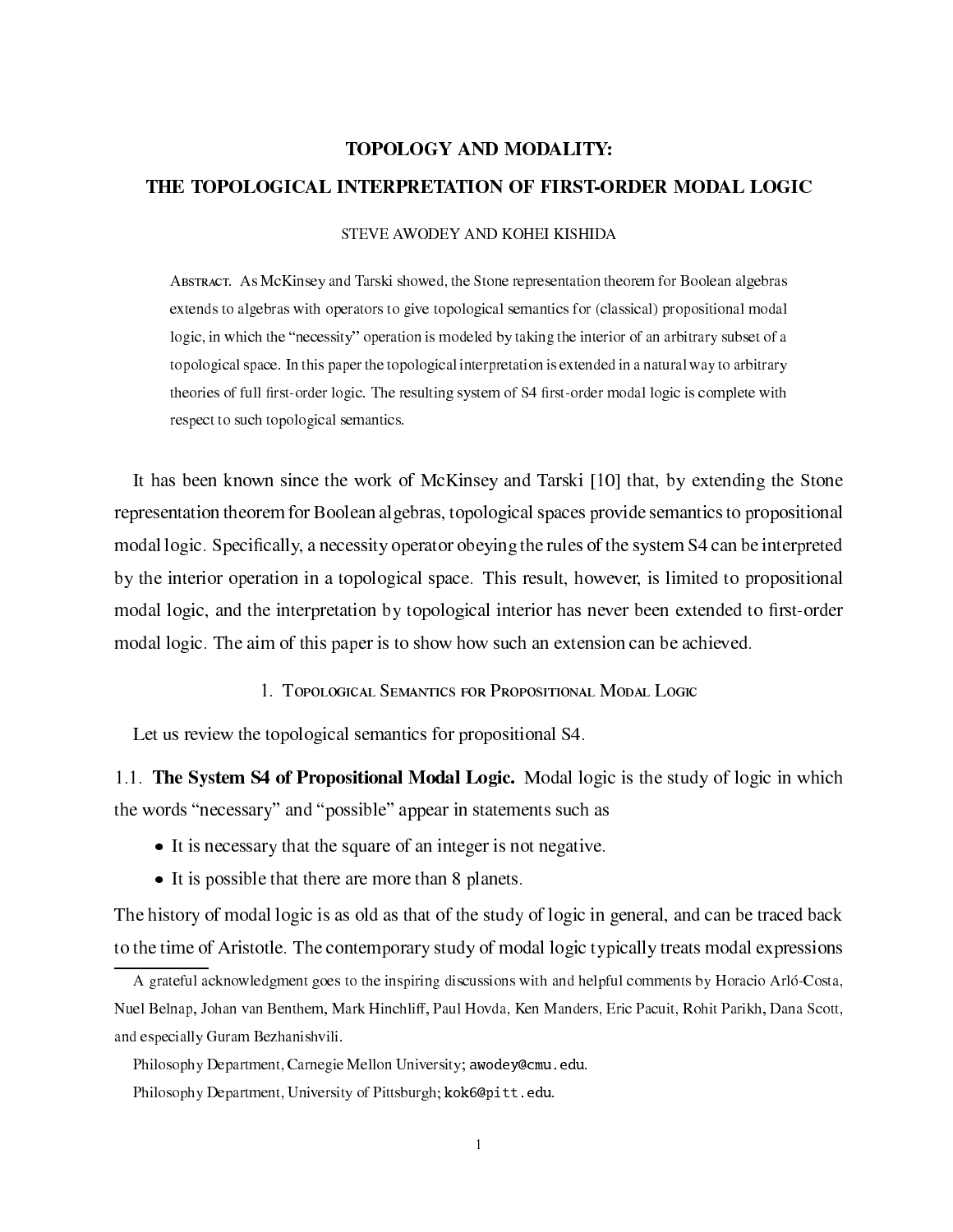as sentential operators, in the same way as  $\neg$  is treated. That is, for each formula  $\varphi$  of propositional logi
, the following are again formulas:

$$
\Box \varphi
$$
 "It is necessary that  $\varphi$ ."  
\n $\diamond \varphi$  "It is possible that  $\varphi$ ."

Formulas are recursively generated from propositional letters  $p, q, r, \ldots$  using the propositional operators  $\top$ ,  $\bot$ ,  $\land$ ,  $\lor$ ,  $\rightarrow$ ,  $\neg$  as usual, in addition to  $\Box$  and  $\diamond$ . Hence the formulas of the language include ones such as  $\square(\square p \rightarrow \Diamond(\square q \wedge \neg r)).$ 

Among various axiom systems providing inferen
e rules for modal operators, the system S4 of propositional modal logic consists of the rules listed below, in addition to those of classical propositional logic. Here  $\varphi$ ,  $\psi$  are any sentences, and  $\tau$  is a propositional constant standing for truth (or it stands for any theorem of propositional logi if the language is not assumed to have the propositional constant). Also, define  $\Diamond \varphi = \neg \Box \neg \varphi$ .

$$
\Box \varphi \vdash \varphi
$$
\n
$$
\Box \varphi \vdash \Box \Box \varphi
$$
\n
$$
\Box \varphi \land \Box \psi \vdash \Box (\varphi \land \psi)
$$
\n
$$
\top \vdash \Box \top
$$
\n
$$
\varphi \vdash \psi
$$
\n
$$
\Box \varphi \vdash \Box \psi
$$

1.2. **Topology.** The S4 rules in Subsection 1.1 have been known, since McKinsey and Tarski [10], to be exactly the rules of the interior operation on topological spaces. Given a set  $X$ , recall that a subset O(X) P(X) of its powerset P(X) is said to be a topology on X if it satis-es the following:

- ?; X <sup>2</sup> O(X).
- $\blacksquare$   $\blacksquare$   $\blacksquare$   $\blacksquare$   $\blacksquare$   $\blacksquare$   $\blacksquare$   $\blacksquare$   $\blacksquare$   $\blacksquare$   $\blacksquare$   $\blacksquare$   $\blacksquare$   $\blacksquare$   $\blacksquare$   $\blacksquare$   $\blacksquare$   $\blacksquare$   $\blacksquare$   $\blacksquare$   $\blacksquare$   $\blacksquare$   $\blacksquare$   $\blacksquare$   $\blacksquare$   $\blacksquare$   $\blacksquare$   $\blacksquare$   $\blacksquare$   $\blacksquare$   $\blacksquare$   $\blacks$
- If  $U_i \in O(X)$  for all  $i \in I$  then  $\left| \right| \left| U_i \in O(X)$ , for any index set I.  $\cdot$   $\cdot$

Such a pair  $(X, O(X))$ , or often X itself with  $O(X)$  in mind, is called a *topological space*. The  $U \subseteq X$ lying in  $O(X)$  are called *open sets* of X, and an open set U such that  $a \in U$  is called a *neighborhood* of a. On the other hand,  $F \subseteq X$  such that  $X - F = \{x \in X \mid x \notin F\}$  is an open set is called a *closed*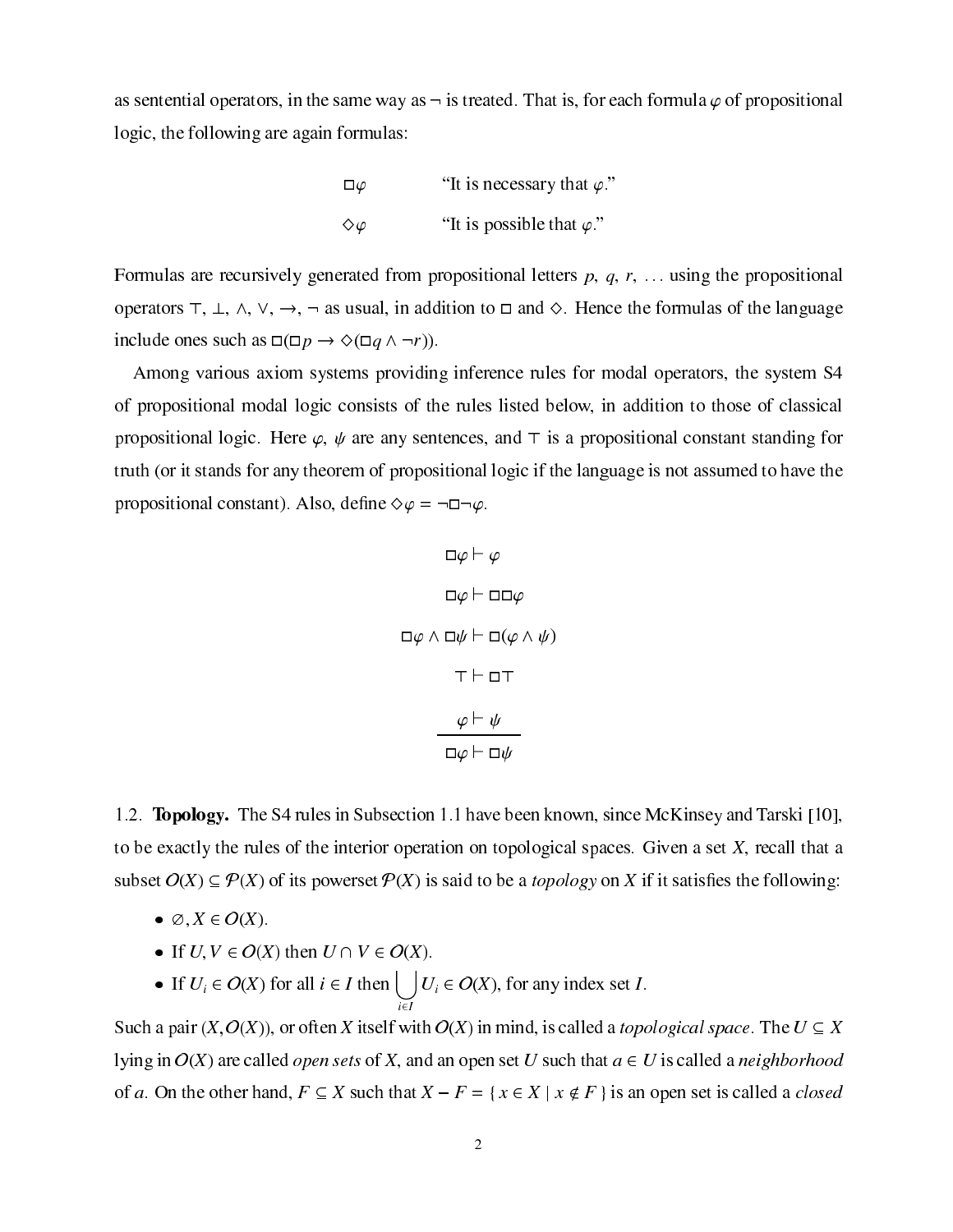set. Space (X), given a topological space (X), de-  $\mu$ , or an interior operation interior interior interior for any subset  $A \subseteq X$ :

$$
\mathsf{int}(A) = \bigcup_{\substack{U \subseteq A \\ U \in O(X)}} U.
$$

Note that  $int(A)$  is open because the union of open sets is open. Thus  $int(A)$  is the largest of all open sets I denomined in A. It follows that in A. It follows that any open set up in any of interesting that i as an interior, i.e.  $U = \text{int}(U)$ . Moreover, int obeys the following rules. For any  $A, B \subseteq X$ ,

```
int(A) \subseteq Aint(A) \subseteq int(int(A))int(A) \cap int(B) \subseteq int(A \cap B)X \subseteq \text{int}(X)A \subseteq B \implies \text{int}(A) \subseteq \text{int}(B)
```
Here, if we read A, B for sentences and replace X,  $\cap$ ,  $\subseteq$  with  $\top$ ,  $\land$ ,  $\vdash$ , we can see these rules are just the rules of S4. In a similar manner, the *closure*  $cl(A) = X - int(X - A)$  of A, i.e. the smallest closed set containing A, obeys the corresponding S4 rules of  $\diamond$ .

1.3. Topologi
al Semanti
s for Propositional S4. Let us now formally de-ne how a language of propositional modal logi is interpreted in a topologi
al spa
e. Suppose we are given a language was a topological model with a topologic model in the proposition of  $\mathcal{L}(\mathcal{L}(\mathcal{L}))$ 



An *interpretation*  $\llbracket \cdot \rrbracket$  of  $\mathcal L$  is a mapping from the set of sentences of  $\mathcal L$  to  $\mathcal P(X)$ . It assigns an arbitrary subset  $\|p\|$  to be the conditions below for and more conditions below for a constraint satisfact connectives and operators. Here  $\varphi, \psi, \tau$  are the same as before, while  $\bot$  is either the propositional onstant for falsity or any senten
e whose negation is provable in propositional logi
.

$$
\llbracket \neg \varphi \rrbracket = X - \llbracket \varphi \rrbracket,
$$
  

$$
\llbracket \varphi \land \psi \rrbracket = \llbracket \varphi \rrbracket \cap \llbracket \psi \rrbracket,
$$
  

$$
\llbracket \varphi \lor \psi \rrbracket = \llbracket \varphi \rrbracket \cup \llbracket \psi \rrbracket,
$$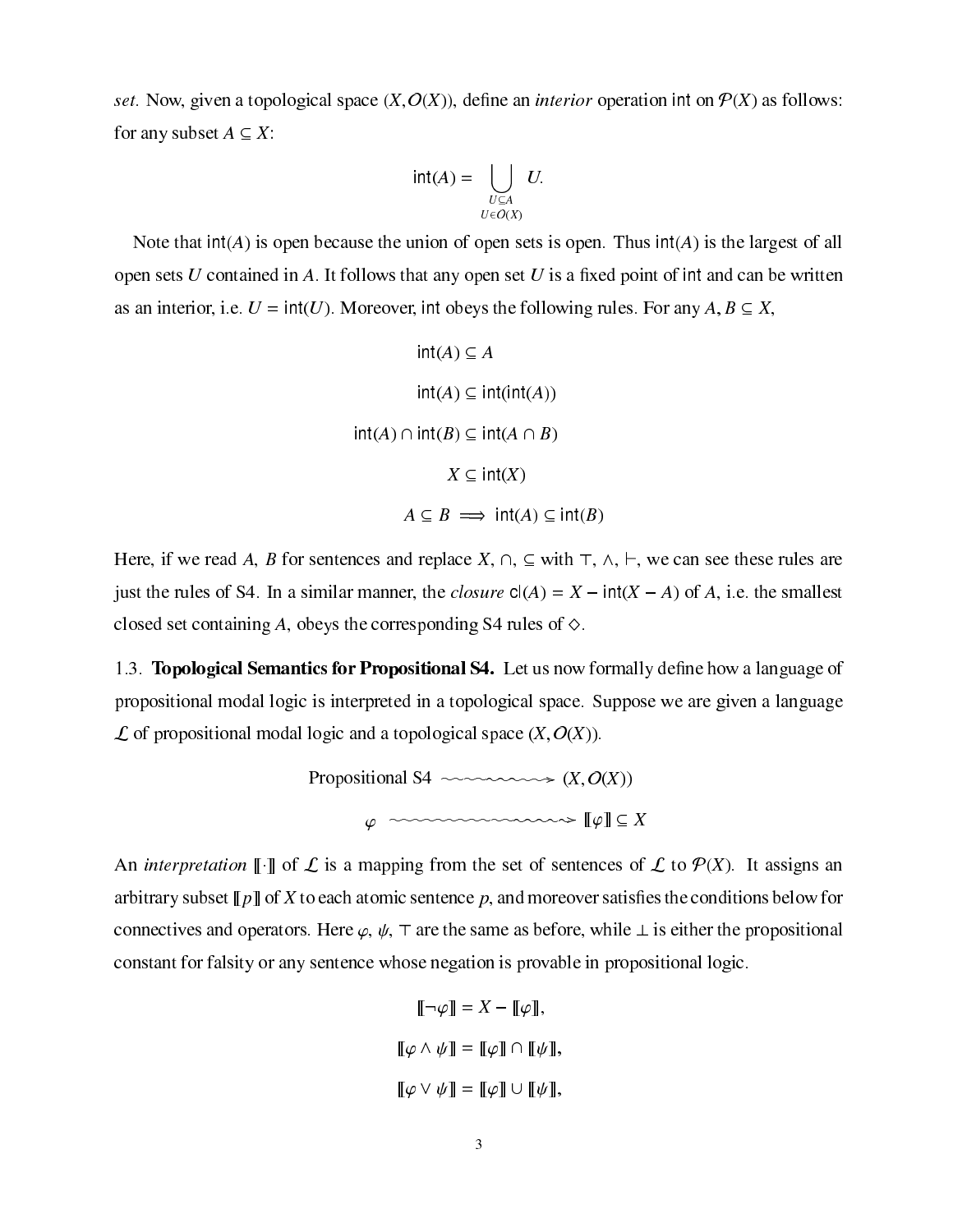$$
\llbracket \top \rrbracket = X,
$$

$$
\llbracket \bot \rrbracket = \varnothing,
$$

$$
\llbracket \Box \varphi \rrbracket = \text{int}(\llbracket \varphi \rrbracket).
$$

We then write  $(X, \| \cdot \|) \models \varphi$  if the interpretation  $(X, \| \cdot \|)$  models a sentence  $\varphi$ , defined as

$$
(1) \qquad (X, [\![\cdot]\!]) \models \varphi \iff [\![\varphi]\!] = X.
$$

Although we can say " $\varphi$  is true in a model  $(X, \llbracket \cdot \rrbracket)$ " to mean this relation, we should note it is not in general the case that one of  $(X, \llbracket \cdot \rrbracket) \models \varphi$  or  $(X, \llbracket \cdot \rrbracket) \models \neg \varphi$  must hold. Also note that  $(X, \llbracket \cdot \rrbracket) \models \varphi$ entails  $(X, \lbrack\! \lbrack \cdot \rbrack\! \rbrack) \models \Box \varphi$ .

As a simple example, consider  $X = [0, 1]$  the closed unit interval, and  $\llbracket p \rrbracket = [0, 1)$  the half-open interval. Then  $(X, \llbracket \cdot \rrbracket) \models \Box(p \lor \neg p)$  because

$$
[[\Box(p \vee \neg p)]] = \text{int}([p]] \cup [0, 1] \setminus [[p]]) = \text{int}([0, 1]) = [0, 1].
$$

But  $(X, \llbracket \cdot \rrbracket) \not\vDash \Box p \lor \Box \neg p$ , since

$$
[\![\Box p \lor \Box \neg p]\!] = \mathsf{int}([\![p]\!]) \cup \mathsf{int}([\![0,1]\!] \setminus [\![p]\!]) = [\![0,1]\!] \neq [\![0,1]\!].
$$

With this notion of interpretation, the correspondence between the rules of Boolean operations on sets and those of the propositional onne
tives, and the rules of the interior operation and the S4 rules, immediately give us soundness:

**Theorem 1.** For any pair of sentences  $\varphi$ ,  $\psi$  of  $\mathcal{L}$ ,

 $\varphi \vdash \psi$  is provable in S4  $\implies$  every topological interpretation  $(X, \llbracket \cdot \rrbracket)$  has  $\llbracket \varphi \rrbracket \subseteq \llbracket \psi \rrbracket$ .

In particular,

 $S4 \vdash \varphi \implies$  every topological interpretation  $(X, [\![\cdot]\!])$  has  $(X, [\![\cdot]\!]) \models [\![\varphi]\!].$ 

The usual onverse statement of ompleteness an be derived as a orollary of the following even stronger result.

**Theorem 2** (McKinsey-Tarski, 1944). For any (consistent) theory  $\mathbb T$  in  $\mathcal L$  containing S4, there exist a topological space X and an interpretation  $\llbracket \cdot \rrbracket$  such that any pair of sentences  $\varphi,$   $\psi$  of  $\mathcal L$  satisfies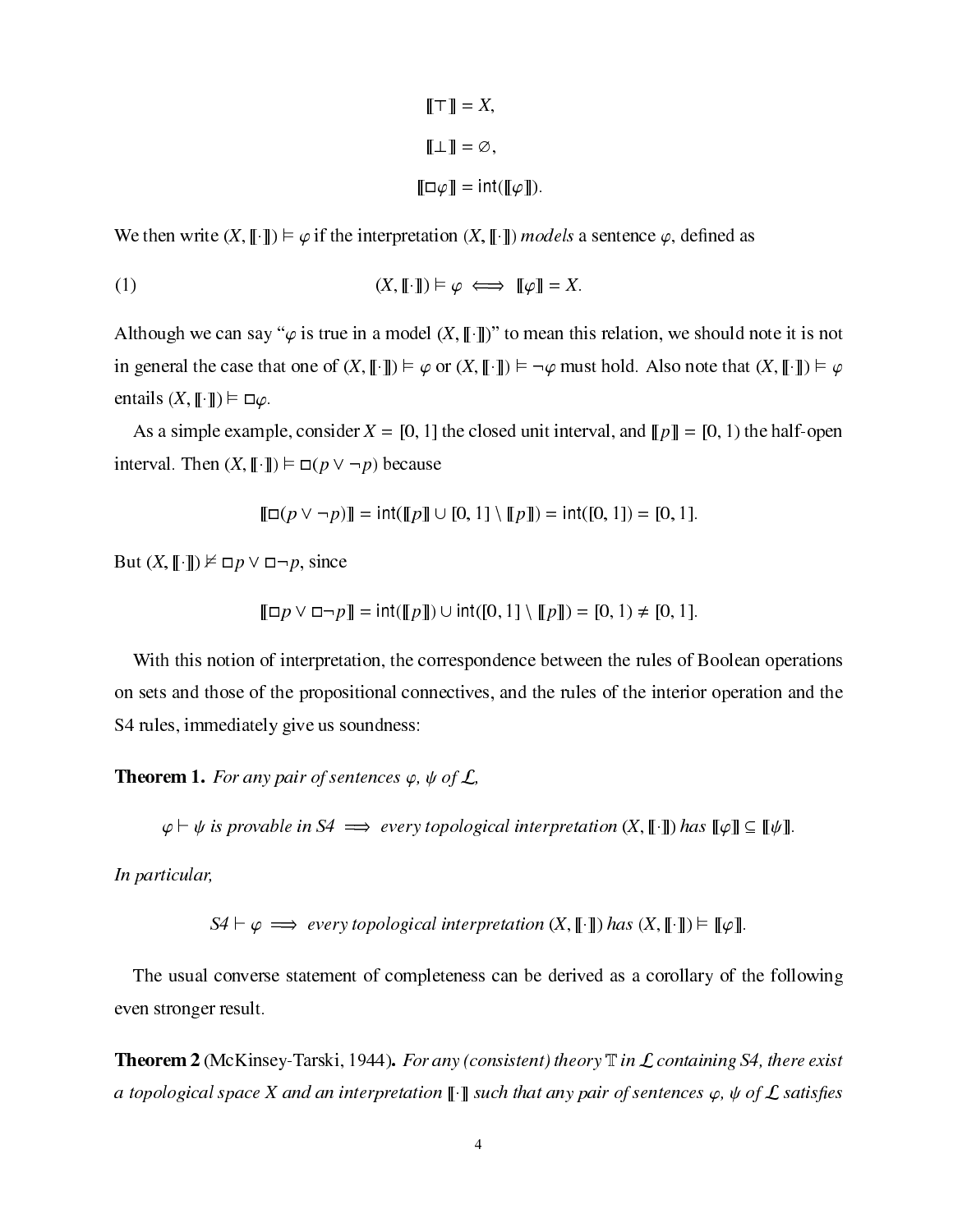the following:

$$
\varphi \vdash \psi \text{ is provable in } \mathbb{T} \iff \llbracket \varphi \rrbracket \subseteq \llbracket \psi \rrbracket.
$$

**Corollary 1.** For any pair  $\varphi$ ,  $\psi$  of sentences of  $\mathcal{L}$ ,

S4 proves  $\varphi \vdash \psi \iff \llbracket \varphi \rrbracket \subseteq \llbracket \psi \rrbracket$  for every topological interpretation  $(X, \llbracket \cdot \rrbracket)$ .

In particular,

S4 proves  $\vdash \varphi \iff$  every topological interpretation  $(X, [\![\cdot]\!])$  has  $(X, [\![\cdot]\!]) \models [\![\varphi]\!].$ 

# 2. SEMANTICS FOR FIRST-ORDER LOGIC

The goal of this paper is to extend the topologi
al semanti
s in the foregoing se
tion to -rst-order modal logic. In this section we introduce some notation for the standard semantics of (non-modal) -rst-order logi
, whi
h will be onvenient for our purposes.

. L has been at the contract interpretation. Suppose we are given a language L in - language L in - language L tion symbols and the relation symbols function of the relationship of the relationship of the relationship of the r usual, a *structure M* =  $\langle D, K_i^{\dots}, J_j^{\dots}, c_k^{\dots} \rangle_{i \in I, j \in J, k \in K}$  for L consists of the following.

- A set D, the domain of individuals.
- A subset  $R_i^\perp \subseteq D^\perp$  of the appropriate *n*-fold Cartesian product of the domain D, for each  $n$ -ary relation symbol  $R_i$ .
- A function  $f_i^{\perp}$ :  $D^{\perp} \to D$  for each *n*-ary function symbol  $f_i$ .
- An individual  $c_k$   $\in$  D for each constant  $c_k$ .

Given such a structure and elements  $a_1, \ldots, a_n \in D$ , for any formula  $\varphi(x_1, \ldots, x_n)$  with at most the displayed variables  $x_1, \ldots, x_n$  free, the relation

$$
M \vDash \varphi[a_1, \ldots, a_n]
$$

of modeling a formula is re
ursively de-ned as usual.

Now we extend the denotational point of view to -rst-order languages. Whereas we gave an interpretation  $\llbracket \varphi \rrbracket$  to sentences  $\varphi$  in Subsection 1.3, here for first-order logic we give an interpretation also to formulas ontaining free variables; so we extend the notation to in
lude interpretations

$$
\llbracket x, y \mid \varphi \rrbracket
$$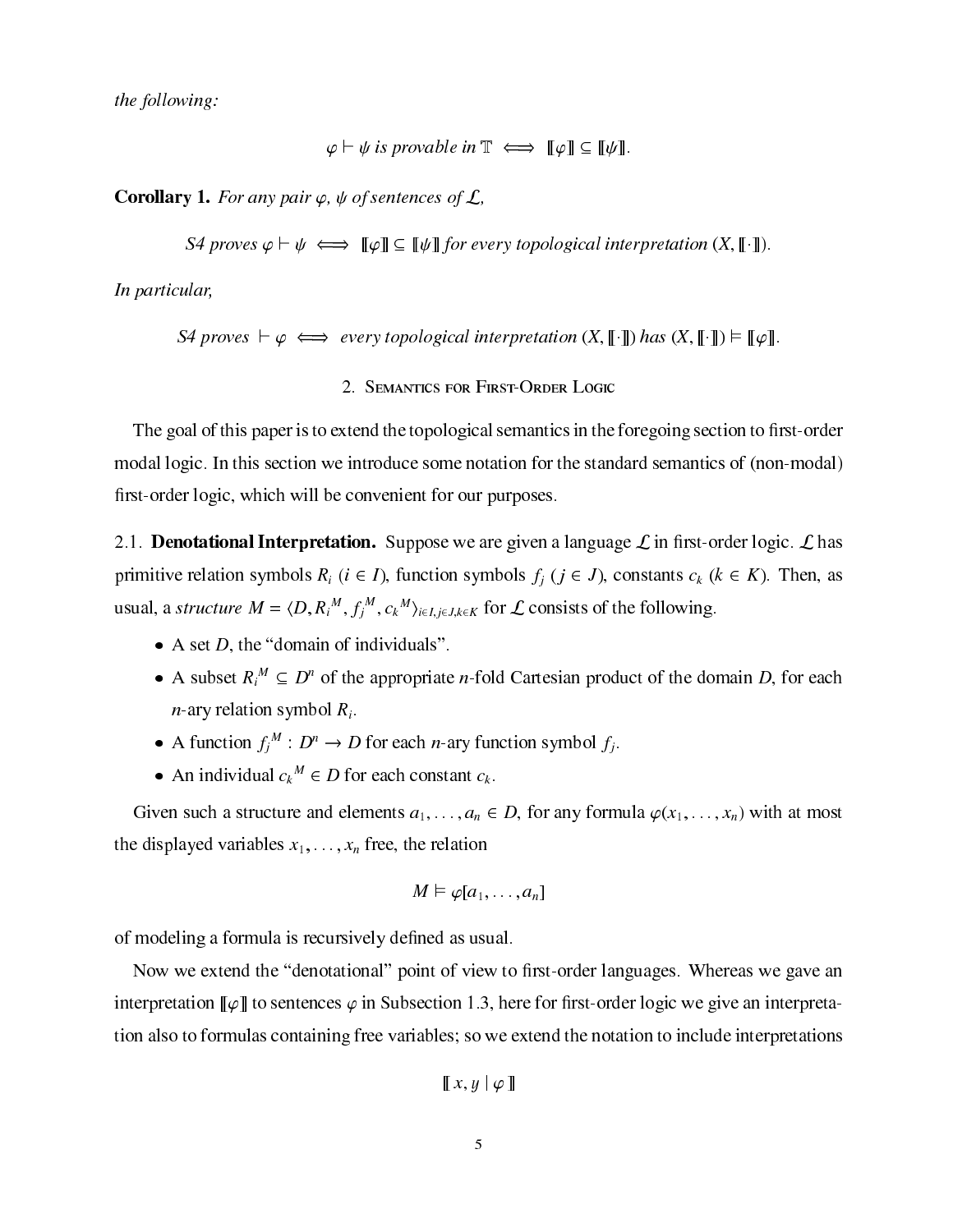of all formulas. Here it is presupposed that no free variables appear in the formula  $\varphi$  except x, y, but not that x, y actually appear. To a sentence  $\sigma$  with no free variables, we give  $\llbracket \sigma \rrbracket$  as we did before. We also give interpretation  $\[\bar{x} \mid t\]$  to a term  $t(\bar{x})$  built up from function symbols, constants and variables.

> First-order logic  $\sim$   $\sim$   $\sim$   $\sim$   $\sim$   $\sim$   $\sim$   $M$  $\varphi(x) \sim \sim \sim \sim \sim \sim \sim \sim \gg \ \ \llbracket x \mid \varphi \rrbracket \ \subseteq D$

The interpretation of a formula  $\varphi$  is essentially the subset of the model M defined by  $\varphi$ :

$$
\llbracket \bar{x} \mid \varphi \rrbracket = \{ \bar{a} \in D^n \mid M \vDash \varphi[\bar{a}] \} \subseteq D^n.
$$

That is, the set of individuals satisfying  $\varphi$ . Then the following properties are easily derived:

$$
\llbracket x, y \mid x = y \rrbracket = \{ (a, a) \in D \times D \mid a \in D \},\
$$
  

$$
\llbracket \bar{x} \mid R(\bar{x}) \rrbracket = R^M,
$$
  

$$
\llbracket \bar{x} \mid \varphi \land \psi \rrbracket = \llbracket \bar{x} \mid \varphi \rrbracket \cap \llbracket \bar{x} \mid \psi \rrbracket,\
$$
  

$$
\llbracket \bar{x} \mid \neg \varphi \rrbracket = D^n - \llbracket \bar{x} \mid \varphi \rrbracket,
$$
  

$$
\llbracket \bar{x} \mid \exists y \varphi \rrbracket = \{ \bar{a} \in D^n \mid (\bar{a}, b) \in \llbracket \bar{x}, y \mid \varphi \rrbracket \text{ for some } b \in D \}.
$$

These properties ould also be used as onditions to de-ne the interpretation re
ursively, skipping  $\vdash$  altogether. Then we would need to define  $\parallel x, y \parallel \varphi(x) \parallel \subseteq D^{n+1}$  also for a formula  $\varphi(x)$  which does not contain the free variable  $y$ , which can be done simply by

$$
\llbracket \bar{x}, y \mid \varphi \rrbracket = \{ (\bar{a}, b) \in D^{n+1} \mid M \models \varphi[\bar{a}] \}
$$

$$
= \llbracket \bar{x} \mid \varphi \rrbracket \times D.
$$

Similarly, when a term  $t(\bar{x})$  has *n* arguments, its interpretation  $\|\bar{x}\mid t\|$  is the function  $f : D^n \to D$ recursively defined from  $f^{\prime\prime}$ ,  $c^{\prime\prime\prime}$  in the expected way.

The de-nition of interpretation of formulas an be naturally extended to the ase of n <sup>=</sup> 0 for  $D^{\circ} = \{*\}$ , any one-element set. That is, while a subset  $\parallel x \parallel \varphi \parallel$  of  $D^{\circ}$  is given for a formula  $\varphi$ , the interpretation of a sentence  $\sigma$  is in a similar manner given as a subset  $\|\sigma\|$  of  $D^+$  (a fitum value)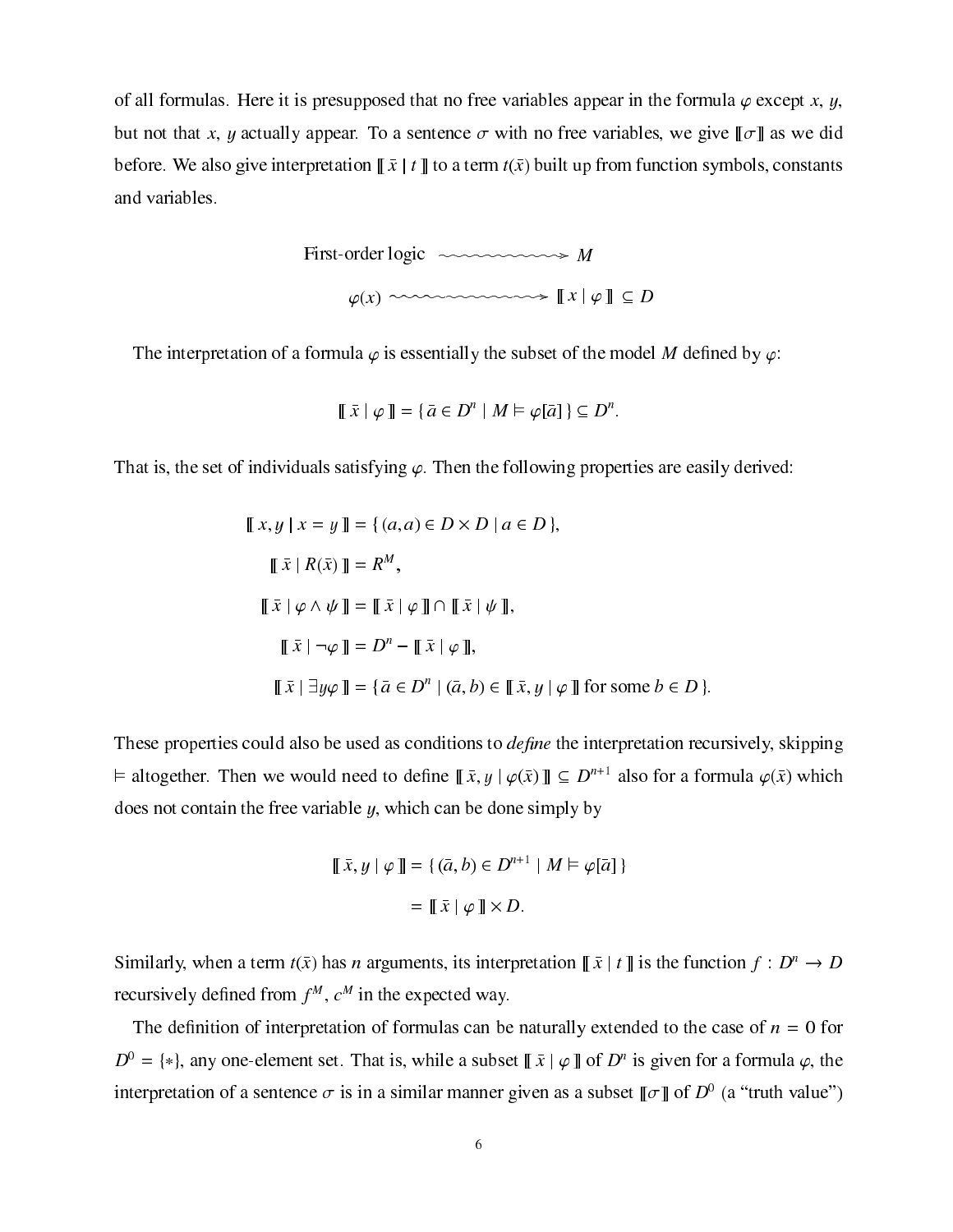as follows.

$$
\llbracket \sigma \rrbracket = \{ * \in D^0 \mid M \vDash \sigma \} = \begin{cases} 1 = \{ * \} = D^0 & \text{if } M \vDash \sigma, \\ 0 = \varnothing \subseteq D^0 & \text{if } M \nvDash \sigma. \end{cases}
$$

Note that as in (1) we then have, for any formula  $\varphi$  with at most  $\bar{x}$  free,

(2) 
$$
M \vDash \varphi \iff \llbracket \bar{x} \, \vert \, \varphi \rrbracket = D^n.
$$

rs-order logical sounds as well as and as well sound as a sound as a sound as  $\pi$  and  $\pi$  as a sound as follows.

**Theorem 3.** Given a language L of first-order logic, for any pair of formulas  $\varphi$ ,  $\psi$  of L with at most  $\bar{x}$  free,

$$
\varphi \vdash \psi \iff \text{every interpretation } M \text{ has } [\![\,\bar{x}\,] \varphi\, ]\!] \subseteq [\![\,\bar{x}\,] \psi\, ]\! ].
$$

In particular,

$$
\vdash \varphi \iff \text{every interpretation } M \text{ has } M \vDash \varphi.
$$

2.2. Interpretation and Mappings. Some of the onditions whi
h re
ursively de-ne interpretation can be considered in terms of images of mappings. We sum up this fact in this subsection be
ause it will be useful shortly. First let us introdu
e some notation for images. Given a mapping  $f: X \to Y$  and subsets  $A \subseteq X$  and  $B \subseteq Y$ , the *direct image* of A and the *inverse image* of B under  $f$  shall be written respectively as follows:

$$
f(A) = \{ f(a) \in Y \mid a \in A \},\
$$

$$
f^{-1}(B) = \{ a \in X \mid f(a) \in B \}.
$$

Next we define, for each *n*, the *projection*  $p_n : D^{n+1} \to D^{n}$  to be  $(a, b) \mapsto a$ . In particular,  $p_0: D \to D$  =  $\{*\}\$  has  $p_0(D) = *$  for all  $D \in D$ . Then we have

$$
\llbracket \bar{x} \mid \exists y \varphi \rrbracket = \{ \bar{a} \in D^n \mid (\bar{a}, b) \in \llbracket \bar{x}, y \mid \varphi \rrbracket \text{ for some } b \in D \} = p_n(\llbracket \bar{x}, y \mid \varphi \rrbracket),
$$
  

$$
\llbracket \bar{x}, y \mid \psi \rrbracket = \llbracket \bar{x} \mid \psi \rrbracket \times D = p_n^{-1}(\llbracket \bar{x} \mid \psi \rrbracket).
$$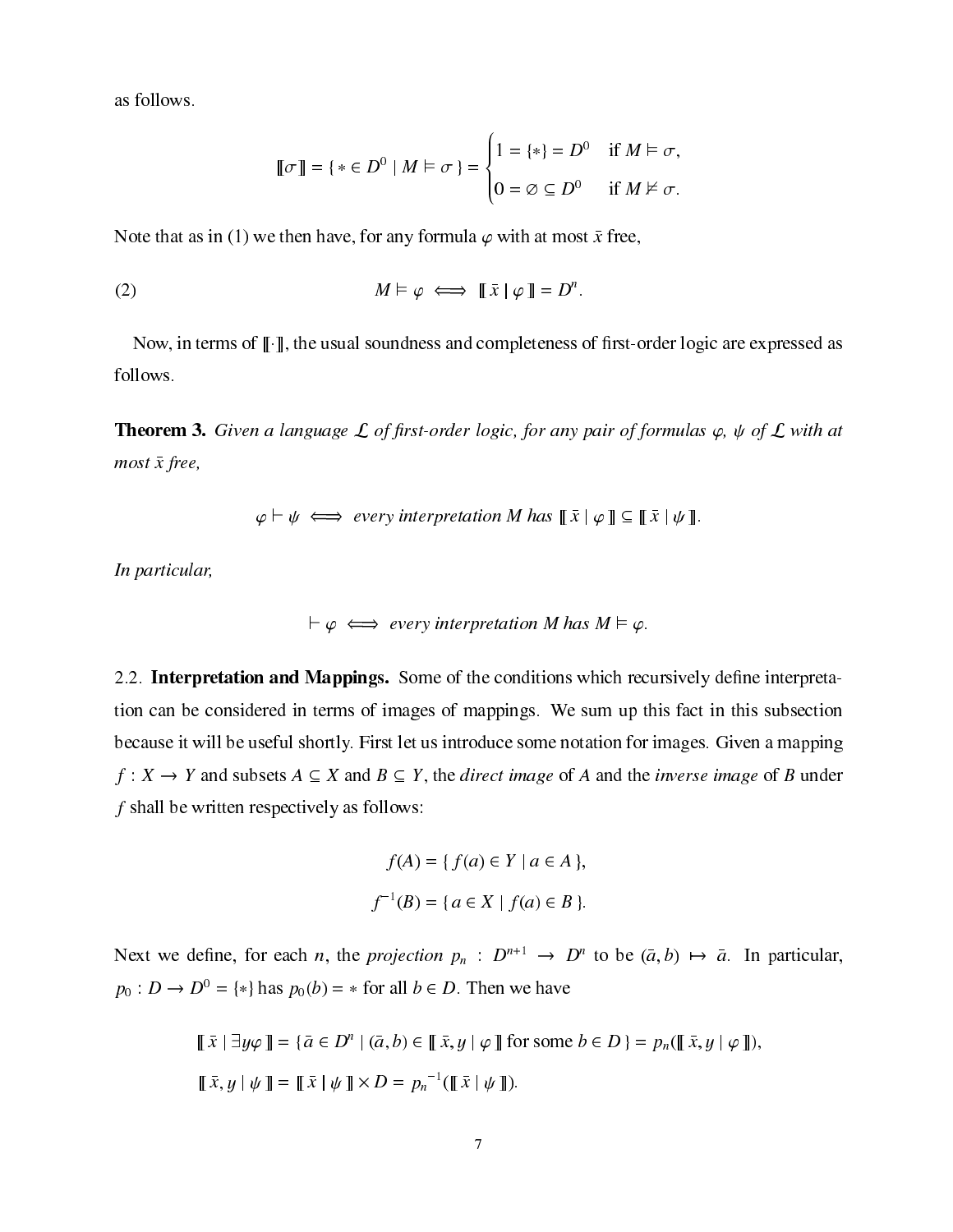

For example,  $\llbracket y \mid \varphi \rrbracket$  and its image under the projection  $p_0$ , viz.  $p_0(\llbracket y \mid \varphi \rrbracket) = \llbracket \exists y \varphi \rrbracket$ , are in the relation illustrated as follows.

$$
\llbracket y | \varphi \rrbracket \neq \emptyset \iff p_0(\llbracket y | \varphi \rrbracket) = \llbracket \exists y \varphi \rrbracket = \{ * \} \neq \emptyset
$$
  

$$
\Downarrow \qquad \qquad \Downarrow
$$
  

$$
M \vDash \varphi[b] \text{ for some } b \in M \iff M \vDash \exists y \varphi
$$

Also, because in general a mapping f  $: A \to I$  always has  $f(A) \subseteq D \iff A \subseteq I$  (b), we have

$$
\llbracket \bar{x} \mid \exists y \varphi \rrbracket = p_n(\llbracket \bar{x}, y \mid \varphi \rrbracket) \subseteq \llbracket \bar{x} \mid \psi \rrbracket \iff \llbracket \bar{x}, y \mid \varphi \rrbracket \subseteq p_n^{-1}(\llbracket \bar{x} \mid \psi \rrbracket) = \llbracket \bar{x}, y \mid \psi \rrbracket,
$$

which corresponds to the rule  $\exists y \varphi \vdash \psi \iff \varphi \vdash \psi$  of first-order logic. Here the "eigenvariable" condition that y does not occur freely in  $\psi$  is expressed by  $\llbracket \bar{x} \mid \psi \rrbracket$  making sense.<sup>1</sup>

Moreover, the substitution of terms an also be expressed by inverse images. Given a formula  $\varphi(z)$  and a term  $t(\bar{y})$ , with the obvious notation for substitution one has:

$$
\llbracket \bar{y} \mid \varphi(t(\bar{y})) \rrbracket = \{ \bar{b} \in D^m \mid M \models \varphi(t(\bar{b})) \}
$$

$$
= \{ \bar{b} \in D^m \mid \llbracket \bar{y} \mid t \rrbracket(\bar{b}) \in \llbracket z \mid \varphi(z) \rrbracket \}
$$

$$
= \llbracket \bar{y} \mid t \rrbracket^{-1} (\llbracket z \mid \varphi(z) \rrbracket).
$$

#### 3. TOPOLOGICAL SEMANTICS FOR FIRST-ORDER MODAL LOGIC

We now extend the topologi
al semanti
s reviewed in Subse
tion 1.3 to -rst-order logi
. To do so, we require the notion of a sheaf over a topological space, which combines the topological s of the set-valued semantic service services in the semantic semantic service service service semantic service 2, and gives a very natural semanti
s for -rst-order modal logi
.

The observation expressed here that the existential quantilier  $\exists$  is left adjoint to inverse image under projection is due to Lawvere [7].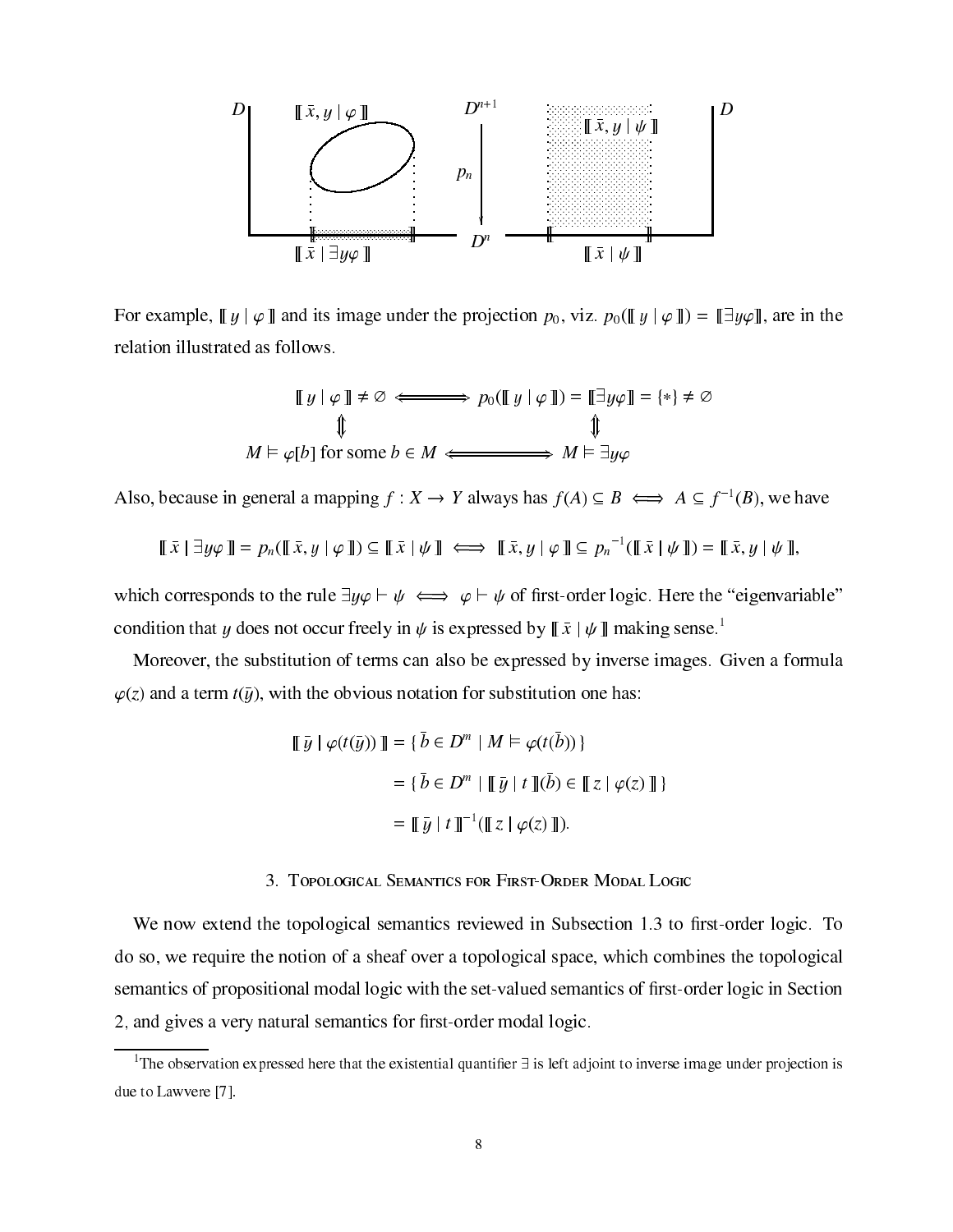3.1. Sheaves. First, recall that a map  $f: X \to Y$  of topological spaces is said to be *continuous* if  $f^{-1}(V) \subseteq X$  is open in X for every open set  $V \subseteq Y$ . Moreover, f is called a *homeomorphism* if f has a continuous inverse map  $f^{-1}: Y \to X$ ; and then X and Y are said to be *homeomorphic*. For a homeomorphism  $f: X \to Y$ , open sets  $U = f^{-1}(V)$  of X and  $V = f(U)$  of Y also correspond bijectively.

**Definition 1.** A sheaf over a topological space X consists of a topological space  $F$  and a local homeomorphism  $\pi$ :  $F \to X$ , meaning that every point a of F has some neighborhood  $U \ni a$  such that  $\pi(U)$  is open and the restriction  $\pi|_U: U \to \pi(U)$  of  $\pi$  to U is a homeomorphism.<sup>2</sup> F is called the *total space*, and  $\pi$  is called the *projection* from F to X.



Taking a concrete example,  $\mathbb R$  (with its usual topology) and  $\pi : \mathbb R \to S^1$  such that  $\pi(a) = e^{i2\pi a}$  $(\cos 2\pi a, \sin 2\pi a)$  form a sheaf over the circle  $S^1$  (with the subspace topology in  $\mathbb{R}^2$ ). We may say that R draws a spiral over  $S^1$ , so that, for every  $a \in \mathbb{R}$ , a neighborhood U small enough is homeomorphic to its image  $\pi(U)$ .



 ${}^{2}$ The notion of a sheaf is sometimes defined in terms of the notion of a functor, in which case the version used here is called an étale space. The functorial notion is equivalent to the version here (in the category-theoretical sense). This paper only considers sheaves over topological spaces; but the definition using functors enables one to define sheaves more generally over various categories (see e.g. [9] for detail) and obtain more general models of modal logic.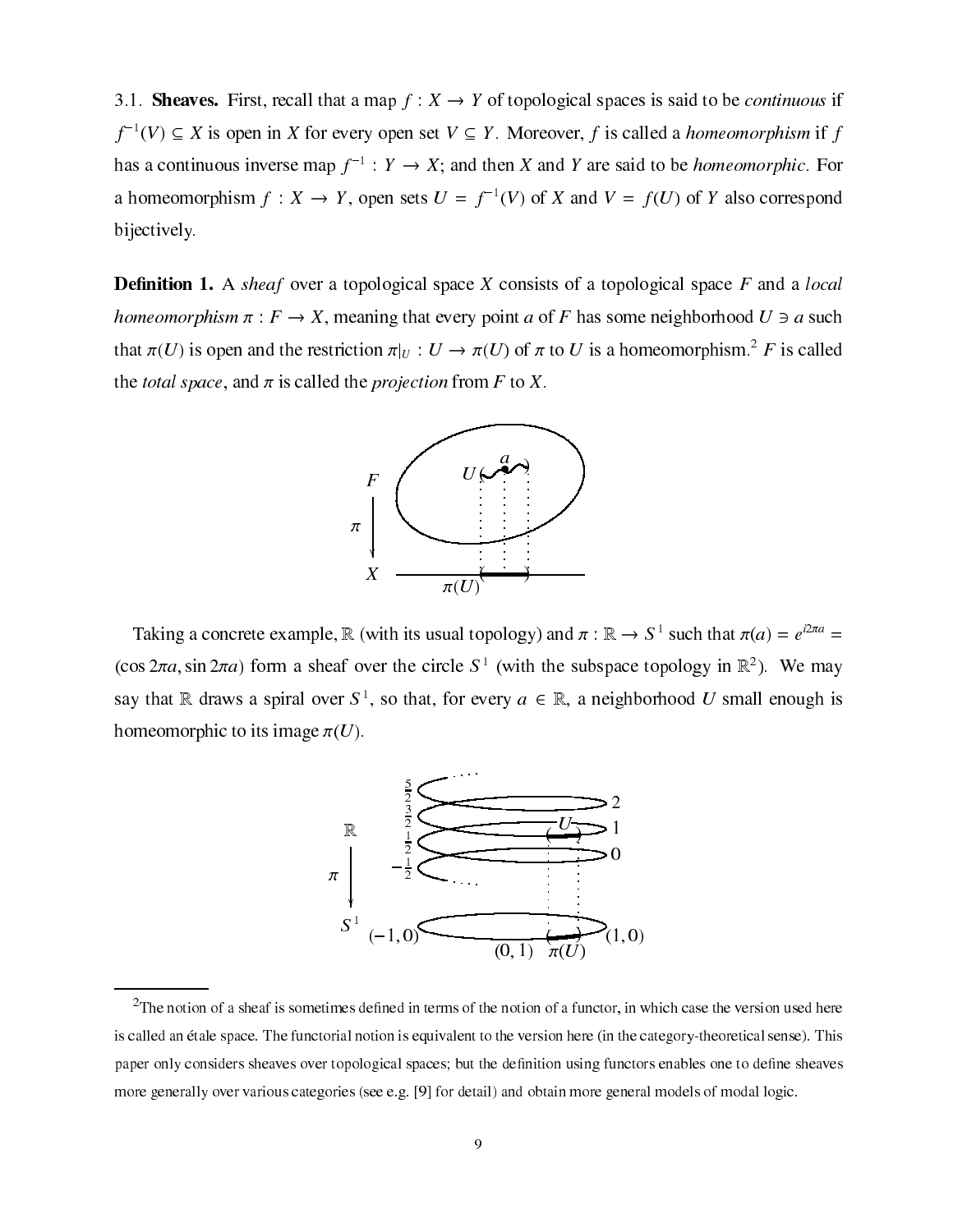One of the properties of sheaves important for the goal of this paper is that a local homeomorphism  $\pi : F \to X$  is not only continuous but is also an *open map*, which means that  $\pi(U) \subseteq X$  is an open subset of X for every open  $U \subseteq F$ .

It is also important that we can consider sheaves from the following viewpoint. Given a sheaf : For the state and definition  $p = 1$  and definition  $p = 1$ 

$$
F_p = \pi^{-1}(\{p\}).
$$



Fp is also alled the -ber of F over p; it is shown in the -gure above to be a single line over p. bers do not intersected in the underlying set into a partition the underlying set in the underlying set jp is of the space for the space of all - the disjoint union of all - that is, we are the disjoint union of all - th

$$
|F| = \sum_{p \in X} F_p,
$$

where  $\sum$  indicates that the union is disjoint. By the local homeomorphism condition, each fiber retensive subspace of the semantic subspace of the semantic semantic series and the semantic  $\rho_{\beta}$  , we man think of the -bers as possible worlds whi
h hange ontinuously over the spa
e X.

Let us mention maps of sheaves as well. A map f from a sheaf  $(F, \pi_F)$  to another  $(G, \pi_G)$  is simply a continuous map  $f : F \to G$  such that  $\pi_G \circ f = \pi_F$ , i.e. such that the following diagram ommutes.

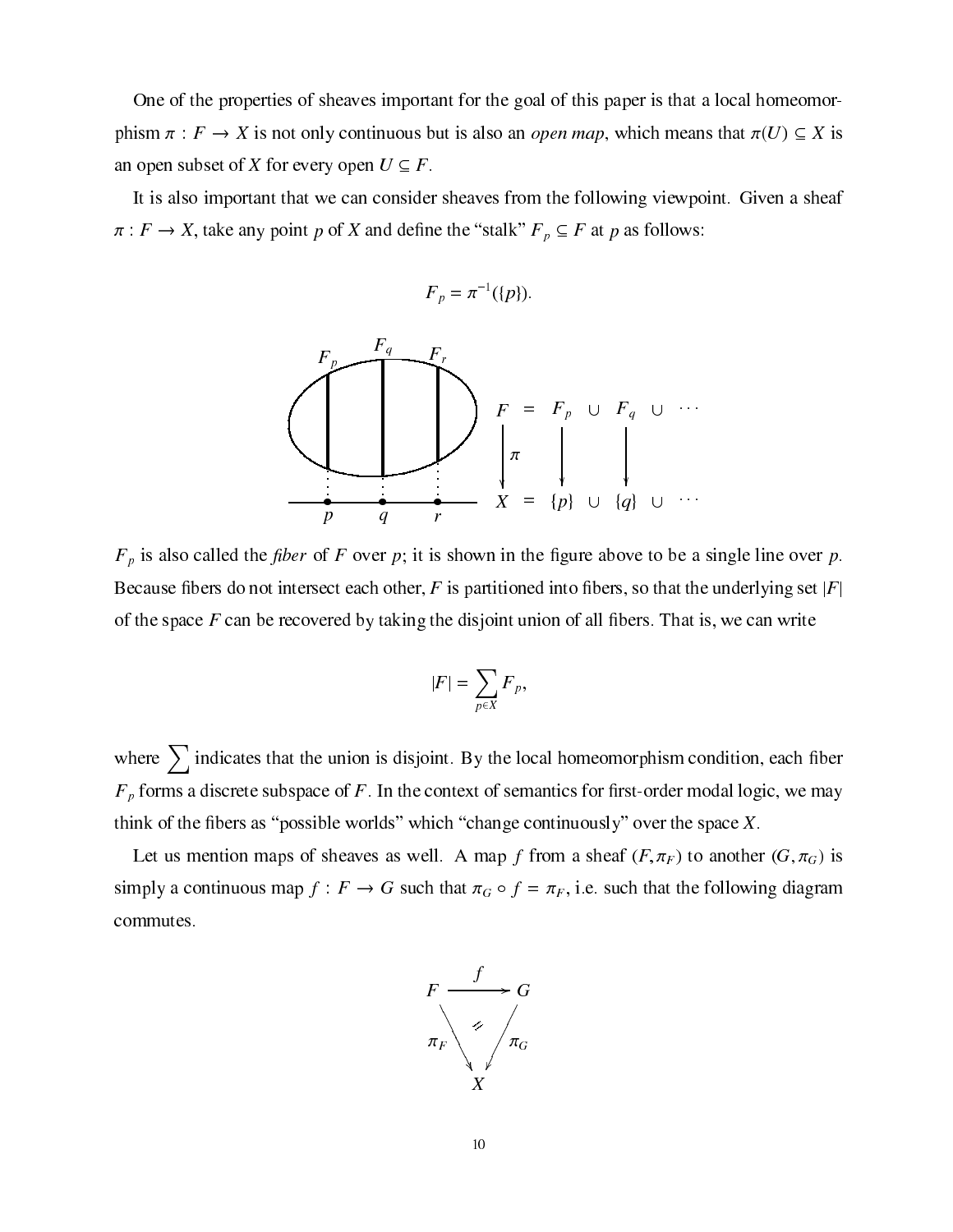Thus f respects the fibers; i.e., the underlying map f can be written as a bundle of maps  $f_p : F_p \to F$  $G_p$  from fibers to fibers:

$$
f = \sum_{p \in X} f_p : \sum_{p \in X} F_p \longrightarrow \sum_{p \in X} G_p.
$$

It is an important fact that maps of sheaves are necessarily also local homeomorphisms, and hence are open maps.

Lastly, for a sheaf  $\pi : F \to X$ , the diagonal map  $\Delta : F \to F \times_X F$  defined to be  $a \mapsto (a, a)$  is a map of sheaves, and hence is an open map.<sup>3</sup> Therefore, in particular, the image

$$
\Delta(F) = \{ (a, a) \in F \times_X F \mid a \in F \} \subseteq F \times_X F
$$

of F is an open subset of  $F \times_X F$ . We note that, for any topological space F, if  $\pi : F \to X$  is an open continuous map with open diagonal map  $\Delta: F \to F \times_X F$ , then  $\pi: F \to X$  is a sheaf over X.

3.2. Topological Semantics in Terms of Sheaves. Speaking figuratively, the extension of topological semantics using sheaves corresponds to taking the "product" of topological semantics for propositional modal logic and denotational semantics for first-order logic. The topology, or the "horizontal axis," on a space X and a sheaf F gives interpretation to the modal operator  $\Box$ , and each fiber, along the "vertical axis," plays the role of a "possible world," a set providing the firstorder interpretation.

Consider a language  $\mathcal L$  gained by adding the modal operator  $\Box$  to a language of first-order logic. Here, in defining formulas recursively, the usual conditions coming from first-order logic do not discriminate formulas containing modality from ones not (e.g., in the same way that  $(\neg \varphi)[t/\overline{z}]$ , which is gained by substituting the term t for the free variable z in  $\neg \varphi$ , and  $\neg (\varphi[t/z])$ , by applying  $\lnot$  to  $\varphi[t/z]$ , are the same formula, we identify  $(\Box \varphi)[t/z]$  and  $\Box(\varphi[t/z])$  as the same formula  $\Box \varphi[t/z])$ . Then, in a similar manner to Subsection 2.1, we define a structure to interpret formulas of  $\mathcal L$  as consisting of the following.<sup>4</sup>

- A topological space X and a sheaf  $\pi : D \to X$  over it.
- An arbitrary subset  $[[R_i]] \subseteq D^n$  of the fibered product, for each *n*-ary relation symbol  $R_i$ .
- A map  $[[f_i]] : D^n \to D$  of sheaves, for each *n*-ary function symbol  $f_i$ .

 ${}^{3}F \times_{X} F$  is the fibered product of the sheaf F over the space X. See Appendix A for the definition of products of sheaves.

 $<sup>4</sup>$ See Appendix A for the definition of products of sheaves.</sup>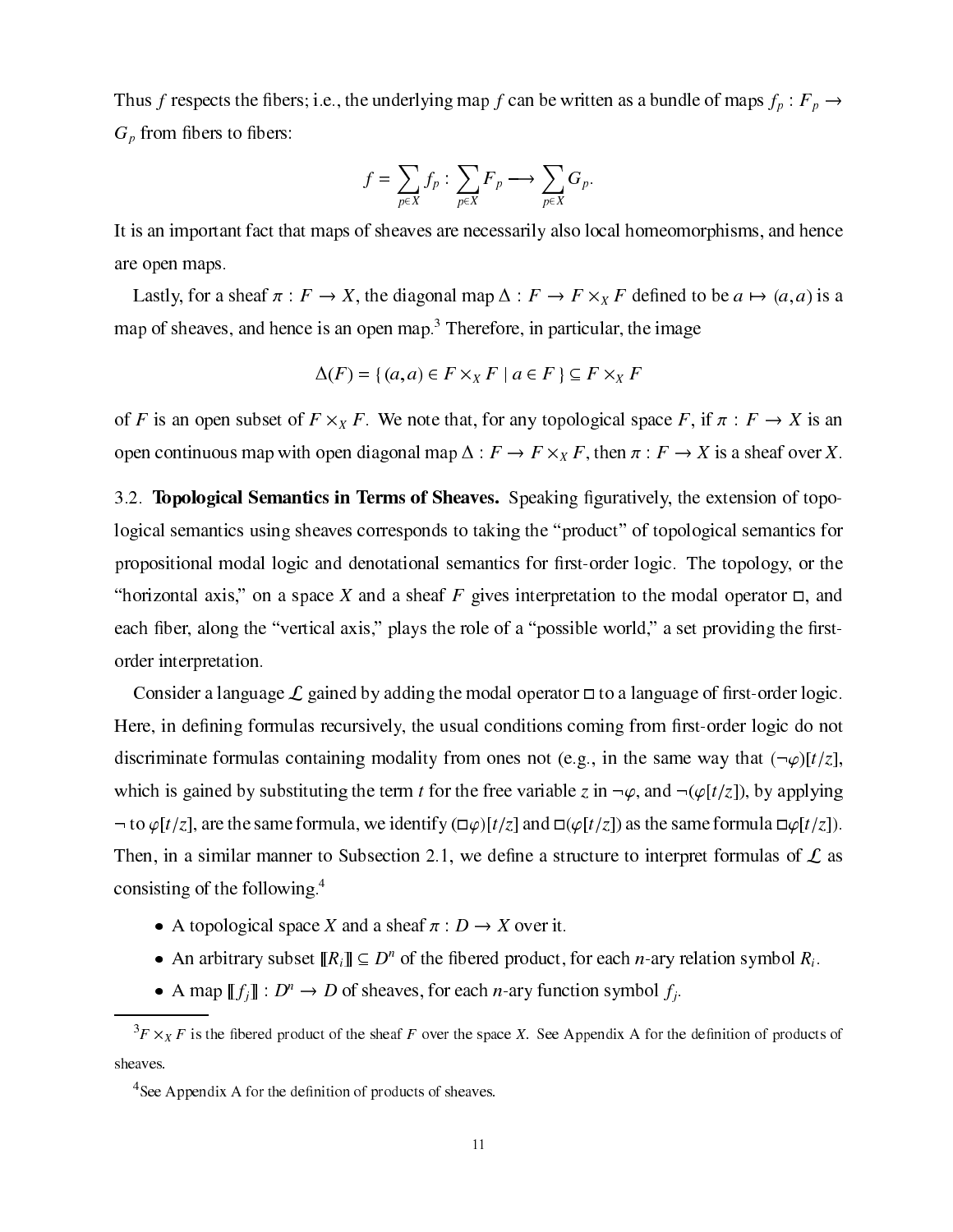• A map  $||c_k||: \Lambda \to D$  of sheaves from the sheaf  $D^* = \Lambda$ , for each constant  $c_k$ .

De
omposing this stru
ture into -bers, we an see that, for ea
h point p <sup>2</sup> X, the -ber Dp gets <sup>a</sup> standard  $\mathcal{L}$ -structure

#### $\lambda = \nu$  , ii  $\lambda = \mu$  in  $\lambda$  , ii ii  $\lambda$  , ii  $\lambda$  ii ii  $\lambda$  ii  $\lambda$  ii  $\lambda$  ii  $\lambda$  ii  $\lambda$

of first-order logic as we saw in Subsection 2.1. (Here  $\|R_i\|_p \subseteq D_p^{n}$ ,  $\|f_i\|_p : D_p^{n'} \to D_p$ ,  $\|c_k\|_p \in D_p$ .)



So, as for the -rst-order part of the language, we have a -berwise denotational interpretation ~p, each as in Subsection 2.1. We can extend the interpretation  $\llbracket \cdot \rrbracket$  to all formulas  $\llbracket x \mid \varphi \rrbracket$ , first heerwise as in Subsection 2.1 to get  $\llbracket x \mid \varphi \rrbracket_p$ , and then by "summing over  $p$ ":

$$
\llbracket \bar{x} \mid \varphi \wedge \psi \rrbracket = \sum_{p \in X} \llbracket \bar{x} \mid \varphi \wedge \psi \rrbracket_p
$$
  
= 
$$
\sum_{p \in X} (\llbracket \bar{x} \mid \varphi \rrbracket_p \cap \llbracket \bar{x} \mid \psi \rrbracket_p)
$$
  
= 
$$
\left( \sum_{p \in X} \llbracket \bar{x} \mid \varphi \rrbracket_p \right) \cap \left( \sum_{p \in X} \llbracket \bar{x} \mid \psi \rrbracket_p \right) = \llbracket \bar{x} \mid \varphi \rrbracket \cap \llbracket \bar{x} \mid \psi \rrbracket.
$$

Taking a sentence  $\exists y \varphi$  for example, its interpretation is

$$
[\![\exists y \varphi]\!] = \sum_{p \in X} [\![\exists y \varphi]\!]_p \cong \{p \in X \mid [\![\exists y \varphi]\!]_p \neq \varnothing\} = \pi([\![y \mid \varphi]\!]) \subseteq X.
$$

As can be seen in this example, the interpretation of a sentence  $\sigma$  with no free variables is given as a subset of  $D^* = X$ , the worlds  $p \in X$  at which  $\sigma$  is true.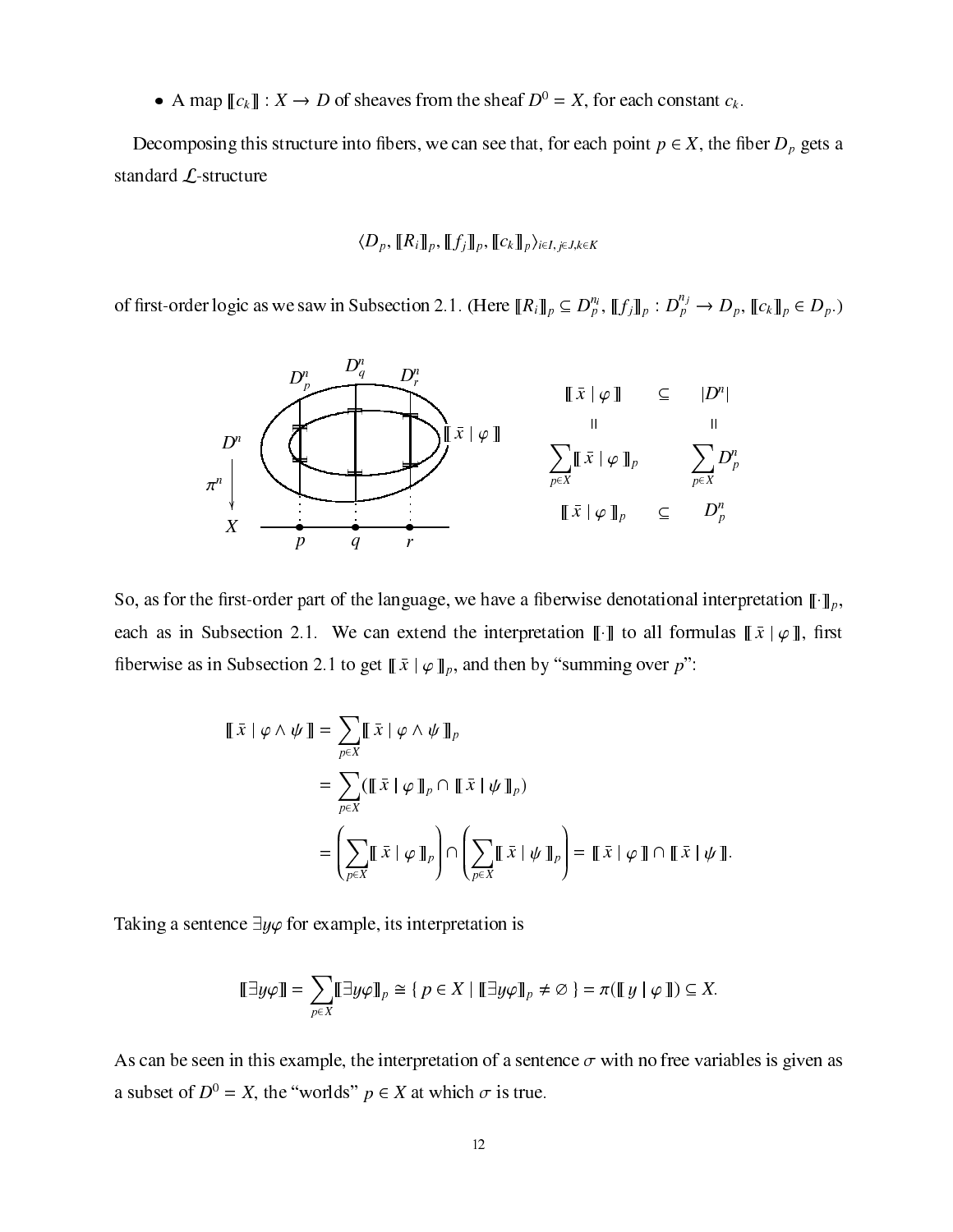

Finally, we of course use the topology of X and D to interpret the modal operator  $\Box$ , i.e.,

$$
\llbracket \bar{x} \mid \Box \varphi \rrbracket = \text{int}_{D^n} (\llbracket \bar{x} \mid \varphi \rrbracket) \subseteq D^n,
$$

$$
\llbracket \Box \sigma \rrbracket = \text{int}_X (\llbracket \sigma \rrbracket) \subseteq X.
$$

exceed are interested by subsets of the side of the similar manner to sent the similar manner to (2) and (2) of Subse
tions 1.3 and 2.1 as follows.

**Definition 2.** A formula  $\varphi$  is true in an interpretation  $\mathcal{W} = (\pi : D \to X, \llbracket \cdot \rrbracket)$  if  $\llbracket x_1, \ldots, x_n \mid \varphi \rrbracket =$  $D^{\sim}$ , i.e.,

$$
\mathfrak{M} \vDash \varphi \iff [[x_1, \ldots, x_n] \varphi]] = D^n.
$$

In particular, a sentence  $\sigma$  is true if  $\llbracket \sigma \rrbracket = X$ ; i.e.,

$$
\mathfrak{M} \vDash \sigma \iff \llbracket \sigma \rrbracket = X.
$$

Note that this spe
i-ation does indeed agree with the lassi
al one of M
Kinsey and Tarski at the level of propositional modal logi
.

3.3. The System FOS4 of First-Order Modal Logi
. The topologi
al semanti
s given in the previous subse
tion is a very natural extension of the topologi
al semanti
s for the system S4 of propositional modal logi to -rst-order logi
, whi
h an be seen from the fa
t that a system whi
h is sound and complete with respect to it can be gained by simply taking the union of the axioms and rules of -rst-order logi and S4.

De-nition 3. System FOS4 onsists of the following axioms and rules.

1. All axioms and rules of (
lassi
al) -rst-order logi
. In applying s
hemes, formulas ontaining the modal operator and ones not are *not* distinguished. Especially in the following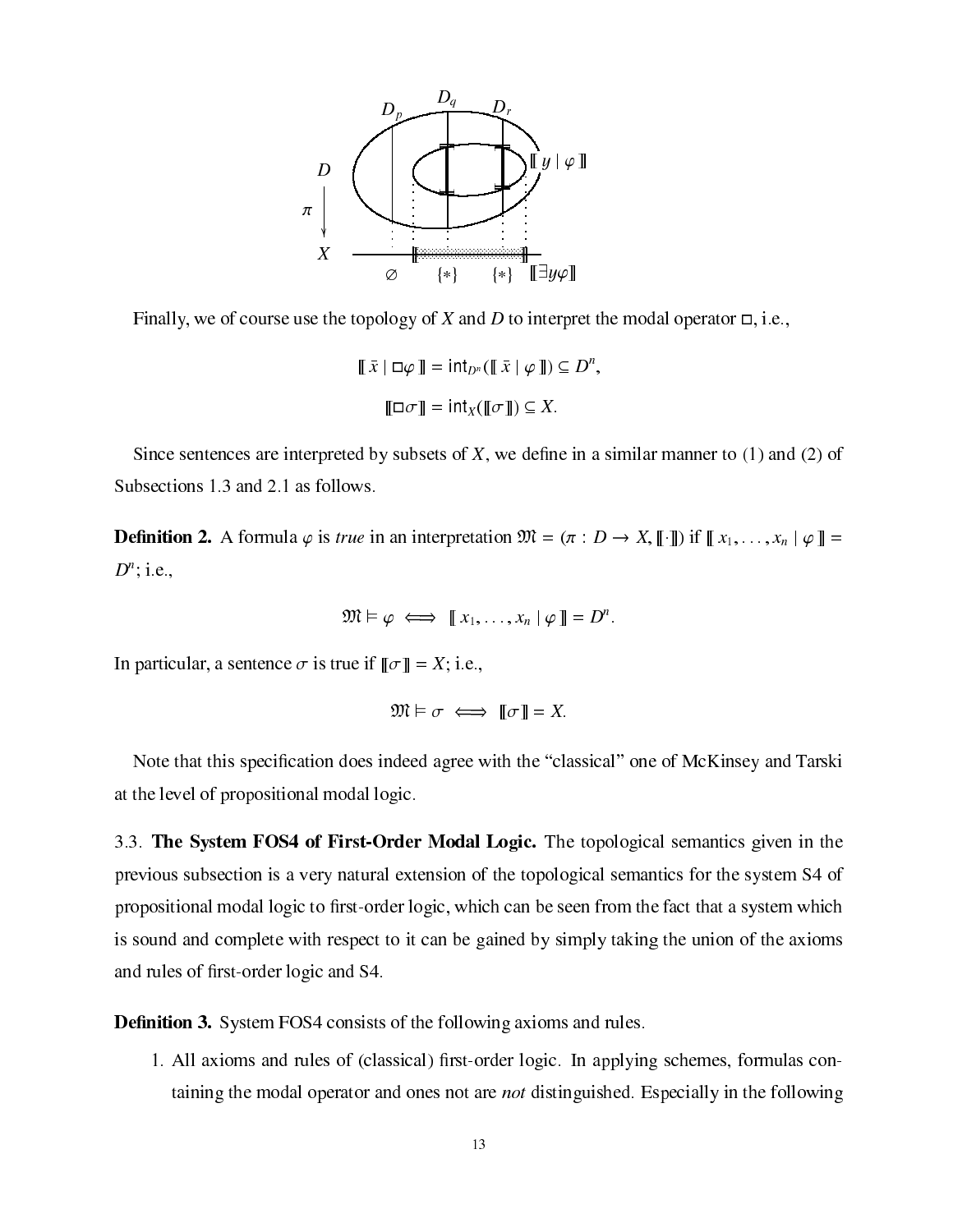axiom of identity,  $\varphi$  may contain the modal operator.

$$
x = y \vdash \varphi(x) \to \varphi(y).
$$

2. The rules of S4 propositional modal logic. That is, for any formulas  $\varphi$ ,  $\psi$  and for  $\tau$  as before,

$$
\Box \varphi \vdash \varphi
$$
\n
$$
\Box \varphi \vdash \Box \Box \varphi
$$
\n
$$
\Box \varphi \land \Box \psi \vdash \Box (\varphi \land \psi)
$$
\n
$$
\top \vdash \Box \top
$$
\n
$$
\varphi \vdash \psi
$$
\n
$$
\Box \varphi \vdash \Box \psi
$$

Listing some theorems of FOS4, not only do we have  $\Box y \Box \varphi \vdash \exists y \Box \varphi$  but also the following proof is available.

. – <del>.</del>

$$
\frac{\Box \varphi \vdash \exists y \Box \varphi}
$$
\n
$$
\frac{\Box \Box \varphi \vdash \Box \exists y \Box \varphi}{\Box \varphi \vdash \Box \exists y \Box \varphi}
$$
\n
$$
\frac{\Box \varphi \vdash \Box \exists y \Box \varphi}{\exists y \Box \varphi}
$$

the ensign freely in the right condition in the right formula. The right formula is a second formula In terms of the topological interpretation, this means that the image  $\llbracket \bar{x} \rVert \exists y \Box \varphi \rrbracket$  under  $p_n$  of an open set  $x, y \mid \Box \varphi$  is a fixed point of int (since int( $\llbracket x \mid \exists y \Box \varphi \rrbracket$ ) =  $\llbracket x \mid \Box \exists y \Box \varphi \rrbracket$  =  $\llbracket x \mid \exists y \Box \varphi \rrbracket$ ), i.e., it is an open set. This tells us that projections  $p_n$  need to be open maps in order that the semantics makes FOS4 sound.

Similarly, continuity is required to model substitution so that, for any formula  $\varphi(z)$  and term  $t(\bar{y})$ , we will have the required equality indicated by ! below:

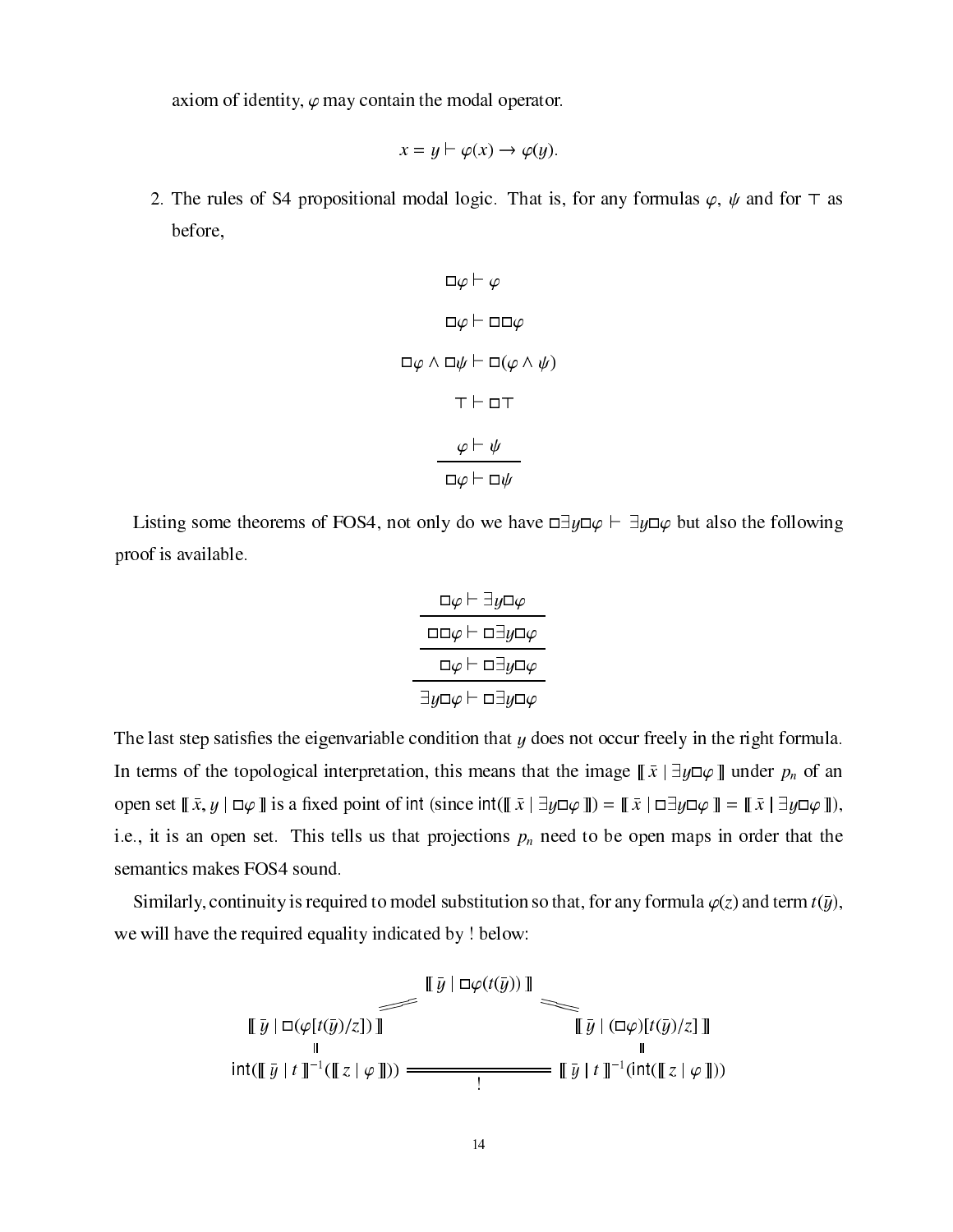Also, by substituting  $\Box x = z$  for  $\varphi(z)$  in the first-order axiom  $x = y \vdash \varphi(x) \rightarrow \varphi(y)$  of identity, we have

$$
x = y \vdash \Box x = x \rightarrow \Box x = y,
$$

while  $\vdash \Box x = x$  is gained by the S4 rule from another axiom of identity, viz.  $\vdash x = x$ . Therefore  $x = y + \square x = y$  is provable. Thus the diagonal

$$
\parallel x, y \parallel x = y \parallel = \{ (a, a) \in D \times_X D \mid a \in D \} = \Delta(D) \subseteq D \times_X D,
$$

which interprets identity, has to be open, and therefore the diagonal map  $\Delta$  has to be an open map. This, together with the ne
essity of proje
tions being open ontinuous maps, shows that the soundness of FOS4 for topological semantics actually *requires* the use of sheaves. Indeed, we have the following.

# **Theorem 4.** For any formulas  $\varphi$  and  $\psi$ ,

$$
FOS4 \text{ proves } \varphi \vdash \psi \implies [\![\bar{x} \mid \varphi \!] ] \subseteq [\![\bar{x} \mid \psi \!] \text{ for every}
$$
  
topological interpretation  $\mathfrak{M} = (\pi : D \to X, [\![\cdot]\!]).$ 

Moreover we also have completeness in the strong form of Section 1.

**Theorem 5.** For any (consistent) theory  $\mathbb{T}$  of  $\mathcal{L}$  containing FOS4, there exists a topological interpretation  $\mathfrak{M} = (\pi : D \to X, \llbracket \cdot \rrbracket)$  such that, for any pair of formulas  $\varphi, \psi$  of  $\mathcal L$  with no free variables except  $\bar{x}$ , the following holds.

 $\varphi \vdash \psi$  is provable in  $\mathbb{T} \iff \mathbb{T} \times |\varphi| \subseteq \mathbb{T} \times |\psi|$ .

In particular, for any sentence  $\sigma$ ,

$$
\mathbb{T}\vdash \sigma \iff \mathfrak{M}\vDash \sigma.
$$

**Corollary 2.** For any pair of formulas  $\varphi$ ,  $\psi$  of  $\mathcal{L}$  with no free variables except  $\bar{x}$ ,

 $\parallel x \parallel \varphi \parallel \leq \parallel x \parallel \psi \parallel$  for every topological interpretation  $\mathcal{W} \implies$  FOS4 proves  $\varphi \vdash \psi$ .

Moreover, for any sentence  $\sigma$ :

$$
[\![\sigma]\!]
$$
 = X for every topological interpretation  $\mathfrak{M} \implies FOS4 \vdash \sigma$ .

The proof of Theorem 5 is beyond the scope of this paper, but we provide a sketch as an appendix for the curious reader.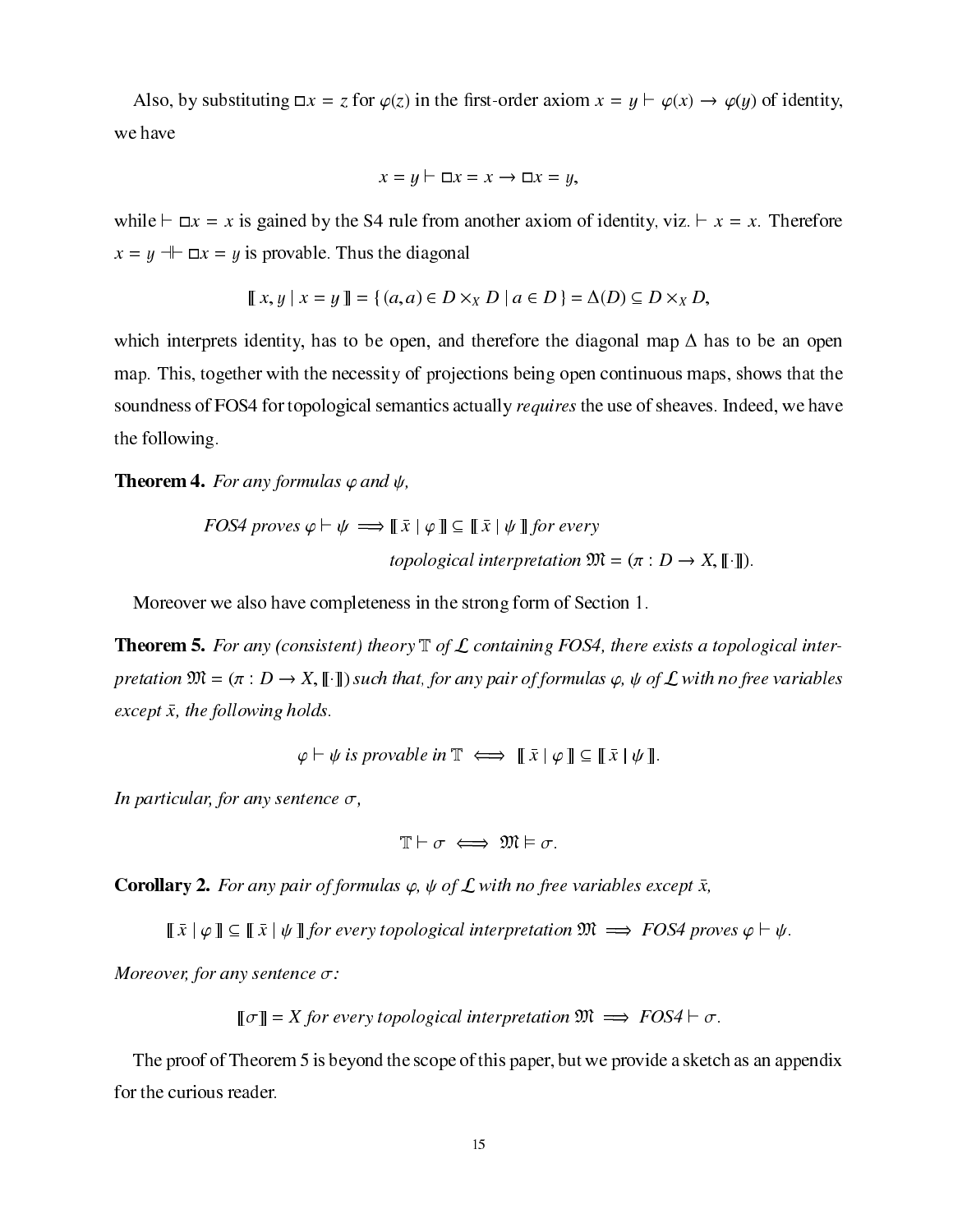# 4. EXAMPLES OF THE INTERPRETATION

To help understand how the combination of topology and quantification works in this semantics, let us take an example of a concrete interpretation.

4.1. Necessary Properties of Individuals. Let us recall the example of a sheaf given in Subsection 3.1, i.e. the infinite helix over the circle with projection  $\pi : \mathbb{R}^+ \to S^1$  such that  $\pi(a)$  =  $(\cos 2\pi a, \sin 2\pi a)$ , except that we now take  $D = \mathbb{R}^+ = \{a \in \mathbb{R} \mid 0 \le a\}$  the positive reals instead of  $\mathbb R$ . Thus we have a spiral infinitely continuing upward but with an open, downward end at 0; this is also a sheaf. So let  $\mathfrak{M} = (\pi, \llbracket \cdot \rrbracket)$  interpret the binary relation symbol  $\leq$  by the "no-greater-than" relation of real numbers on this sheaf, as follows:

$$
[[x,y] \ x \le y]_{p} = \{(a,b) \in \mathbb{R}^{+2} \mid a \le b \text{ and } \pi(a) = \pi(b) = p \}.
$$

I.e., in each fiber  $\mathbb{R}^+$ , the order is just the usual one on the reals.

Then consider the truth of the following sentences under this interpretation:

 $(3)$  $\exists x \forall u.x \leq u$ "There exists x such that x is the least."

 $\exists x \Box \forall y.x \leq y$ "There exists x such that x is necessarily the least."  $(4)$ 

Now  $||x|| \forall y.x \leq y || = \{a \in \mathbb{R} \mid 0 < a \leq 1\} = (0, 1]$  is the set of points of  $\mathbb{R}^+$  that are the least in their own fibers. Thus we have  $[\exists x \forall y \cdot x \leq y] = \pi((0, 1]) = S^1$  and (3) true in  $\mathfrak{M}$ . On the other hand,

 $\llbracket x \mid \Box \forall y. x \leq y \rrbracket = \text{int}(\llbracket x \mid \forall y. x \leq y \rrbracket) = \text{int}((0,1)) = \{a \in \mathbb{R} \mid 0 < a < 1 \} = (0,1).$ 

So  $\mathbb{R} \exists x \Box \forall y \, x \leq y \mathbb{R} = \pi((0, 1)) = S^1 - \{(1, 0)\} \neq S^1$ , i.e., (4) is not true.



In this way,  $1 \in \mathbb{R}^+$  is "actually the least" in its fiber (or "possible world")  $\mathbb{R}^+_{(1,0)} = \{1, 2, 3, \ldots\}$ but not "necessarily the least." Intuitively speaking, 1 is the least in the world  $\mathbb{R}^+$ <sub>(1,0)</sub>, but any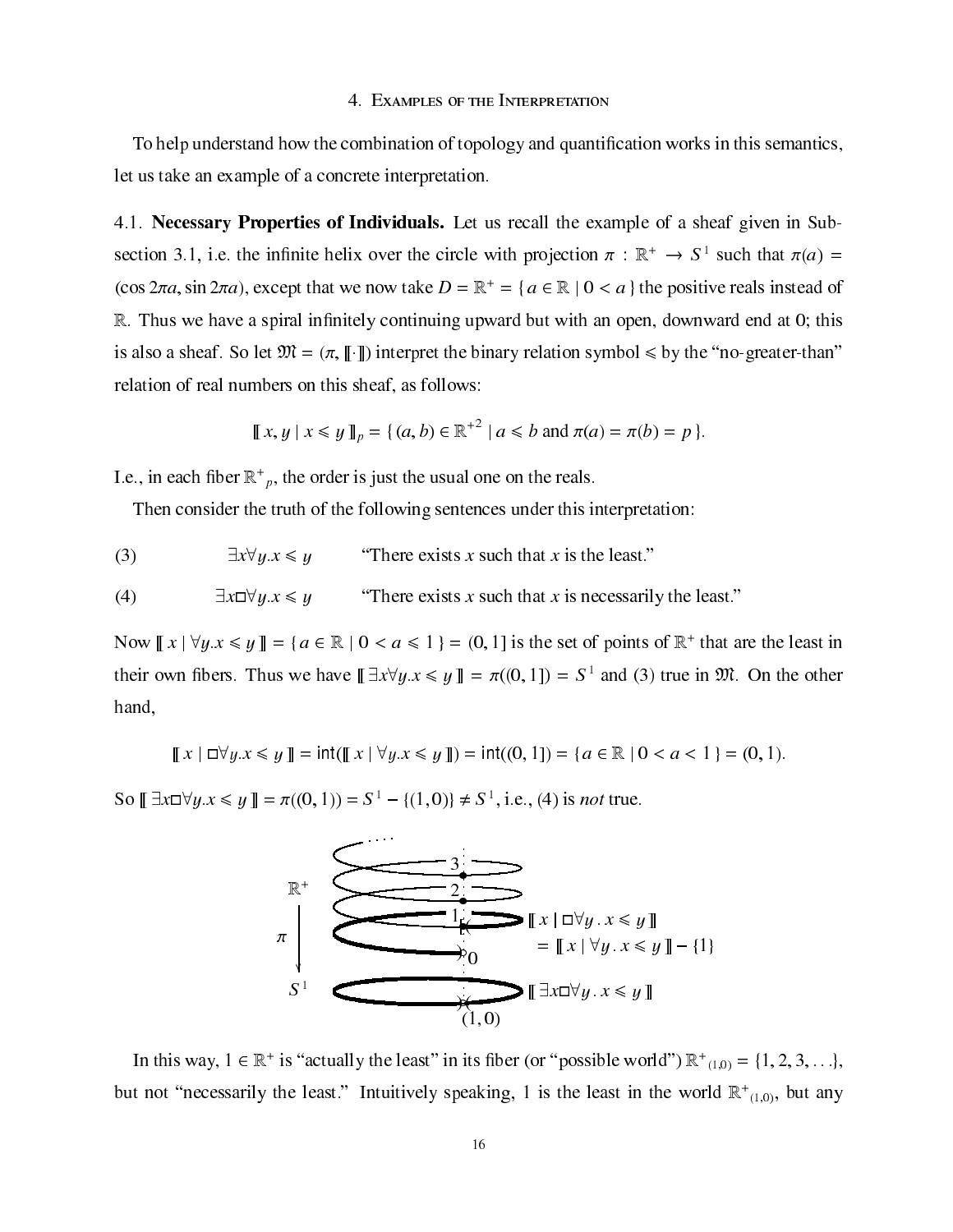neighborhood of this world, no matter how small a one we take, contains some world ({ $\varepsilon$ , 1 +  $\varepsilon$ , 2 + "; 3 <sup>+</sup> "; : : :g for " <sup>&</sup>gt; 0) in whi
h 1 is no longer the least. Note that here we used the notion 1 in worlds near by flor explanation. Even though 1 only exists in  $\mathbb{K}_{(1,0)}$ , this notion still makes sense be
ause the lo
al homeomorphism property of the sheaf allows us to -nd an asso
iated point in any other world in a sufficiently small neighborhood.

Finally, note that, because  $||\exists x \lor y: x \leq y|| = S$ ; we have  $||\exists x \lor y: x \leq y|| = ||\sin(\| \exists x \lor y: x \leq y||) =$  $\ln(3^\circ) = 3^\circ$ , and so:

$$
\mathfrak{M} \vDash \Box \exists x \forall y. x \leq y,
$$
  

$$
\mathfrak{M} \nvDash \exists x \Box \forall y. x \leq y,
$$
  

$$
\mathfrak{M} \nvDash \Box \exists x \forall y. x \leq y \rightarrow \exists x \Box \forall y. x \leq y
$$

whence

I.e., this example provides a counter-model for a so-called "Barcan formula" of the form " $\Box \rightarrow$  $\exists$ D".

Also, note that  $\llbracket x, y \mid x \leq y \rrbracket$  is the union of the open diagonal  $\llbracket x, y \mid x = y \rrbracket$  and  $\llbracket x, y \mid x \leq y \rrbracket$ , which is open as the restriction of the open half-plain

$$
\{(a,b) \mid a,b \in \mathbb{R} \text{ and } a < b\}
$$

to the -bered product  $\mathbb{R}^+$ . Thus  $\parallel x, y \parallel x \leq y \parallel$  is open, i.e.,  $\parallel x, y \parallel \Box x \leq y \parallel = \text{int}(\parallel x, y \parallel x \leq y \parallel) =$  $\parallel x, y \parallel x \leq y \parallel$ . It follows that  $\parallel \exists x \vee y. \Box x \leq y \parallel \equiv \parallel \exists x \vee y. x \leq y \parallel \equiv S^{-}$ , and so

$$
\mathfrak{M} \vDash \exists x \forall y \Box x \leq y,
$$
  

$$
\mathfrak{M} \nvDash \exists x \Box \forall y . x \leq y,
$$
  
whence  

$$
\mathfrak{M} \nvDash \exists x \forall y \Box x \leq y \rightarrow \exists x \Box \forall y . x \leq y.
$$

I.e.,  $\mathfrak{M}$  is also a counter-model for the Barcan formula of the form " $\forall \Box \rightarrow \Box \forall$ ". (In contrast, "converse Barcan" " $\Box \forall \rightarrow \forall \Box$ " and " $\Box \Box \rightarrow \Box \exists$ " are provable in FOS4 in a similar manner to the proof in p. 14, and are valid in the topological semantics.)

4.2. Defining functions and names. In first-order logic, when a structure  $\mathcal{Y}\iota$  satisfies  $\forall x \exists ! y \varphi(x,y)$ ("each  $\bar{x}$  has a unique y such that  $\varphi(\bar{x}, y)$ ") a new function symbol  $f_{\varphi}$  can be introduced into the language and interpreted in  $\mathfrak{M}$  so that  $\mathfrak{M} \models \forall \bar{x} \forall y (f_{\varphi}(\bar{x}) = y \leftrightarrow \varphi(\bar{x}, y))$ . Does a corresponding fact hold in FOS4?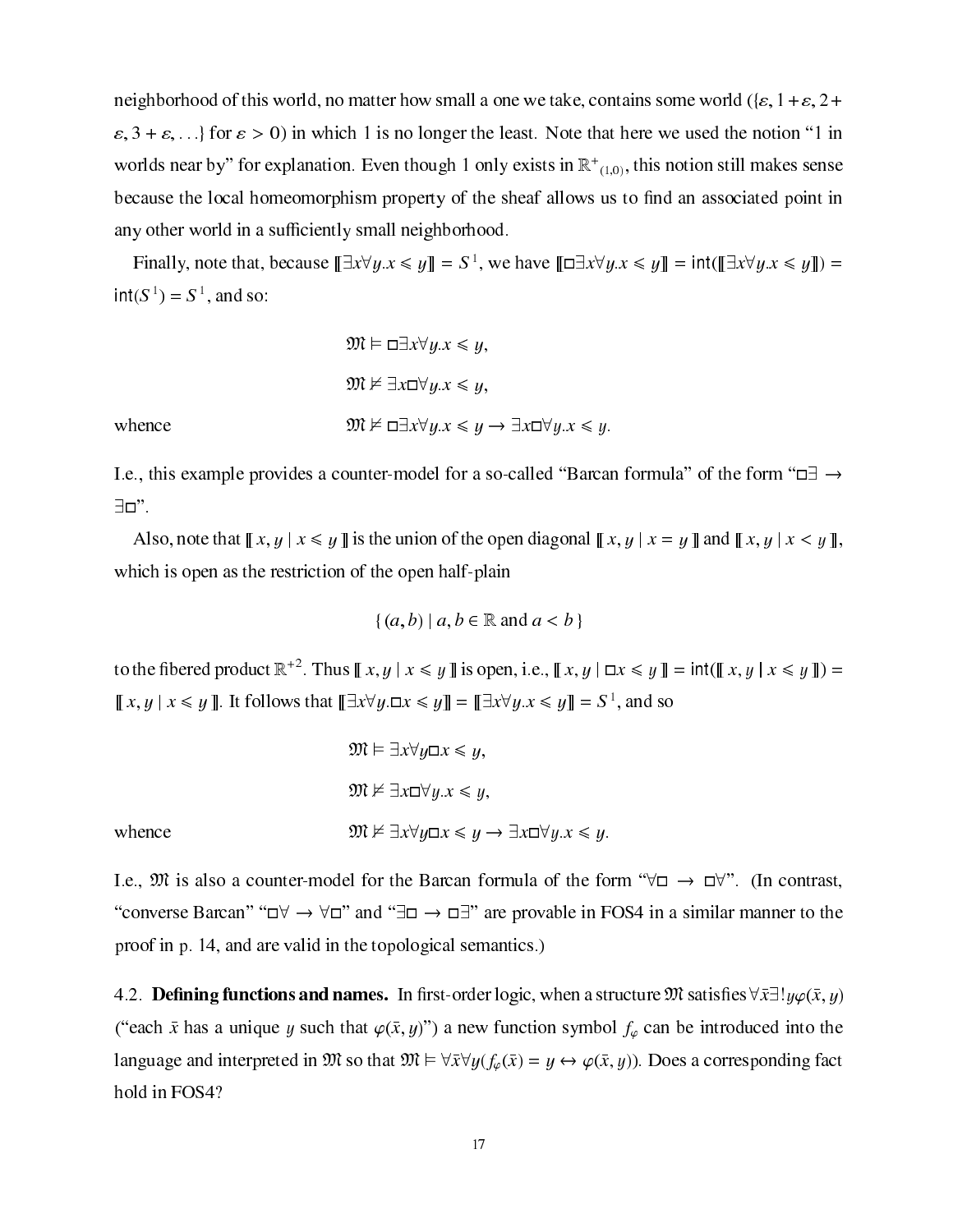Consider the "codiscrete" topological space consisting of two points, i.e.  $X = \{p, q\}, O(X) =$  $\{X, \emptyset\}$ . Moreover, consider the sheaf over X consisting of two copies of X, i.e.,

$$
D = X \times \{0, 1\} = \{(p, 0), (p, 1), (q, 0), (q, 1)\}, \qquad O(D) = \{D, X \times \{0\}, X \times \{1\}, \emptyset\}
$$

with  $\alpha$  is defined as (u, i)  $\alpha$  and interpretation of an except the interpretation of  $\alpha$  ary  $\alpha$ relation symbol  $R$  so that

$$
\llbracket \bar{x}, y \mid R(\bar{x}, y) \rrbracket_p = D_p^n \times \{(p, 0)\}, \qquad \llbracket \bar{x}, y \mid R(\bar{x}, y) \rrbracket_q = D_q^n \times \{(q, 1)\}.
$$

Call the model  $\mathfrak{M} = (\pi : D \to X, R^{\mathfrak{M}})$ . It follows for each  $u = p, q$ , because  $|| \bar{x} || \exists ! y R(\bar{x}, y) ||_{u}$  $D_u^{\scriptscriptstyle\cdot}$ , that  $\mathcal{Y}\mathcal{X} \vdash \forall x \exists ! y \mathbf{K}(x, y)$ .

then, however, we allowed the second contract the second term in the second contract of the second contract of which entails  $\mathfrak{M} \models \forall \bar{x} \forall y \Box (f(\bar{x}) = y \leftrightarrow R(\bar{x}, y))$ . This is implied by the fact that  $\mathfrak{M}$  does not satisfy the consequent of the theorem  $\forall \bar{x} \forall y \Box(f(\bar{x}) = y \leftrightarrow R(\bar{x}, y)) \vdash \forall \bar{x} \exists ! y \Box R(\bar{x}, y)$  of FOS4, where  $\forall \bar{x} \exists ! y \Box R(\bar{x}, y)$  is short for  $\forall \bar{x} \exists y \forall z (y = z \leftrightarrow \Box R(\bar{x}, z))$ . The same thing can be expressed in terms of the interpretation as follows. The interpretation  $\llbracket f \rrbracket : D^n \to D$  of such f must satisfy

$$
\llbracket f \rrbracket(a) = \begin{cases} (p,0) & \text{if } a \in D_p^n, \\ (q,1) & \text{if } a \in D_q^n, \end{cases}
$$

1.e., such [[J]] yields [[J]]  $^-(X \times \{0\}) = D_p^+ \notin O(D^+)$  for the open subset  $X \times \{0\}$  of D, which means [[J]] would not be continuous, and hence not a map of sheaves. The same thing can be said about names with  $n = 0$ . That is, even when  $\mathfrak{M} \models \exists! y \varphi(y)$  holds, a name c such that  $\mathfrak{M} \models \forall y (c = y \leftrightarrow \varphi(y))$ tion be de-serveral. For example, M is the previous subsettion of the previous subsettion  $\mathbf{y}$ cannot have a name for such  $x$ .

On the other hand, not only in this sheaf but in any interpretation  $\mathfrak{M}$ , a function symbol  $f_{\varphi}$  can be defined so that  $\mathcal{Y}U \vDash \forall x \forall y (f_{\varphi}(x) = y \leftrightarrow \Box \varphi(x, y))$  if  $\mathcal{Y}U \vDash \forall x \exists ! y \Box \varphi(x, y)$ . To sum up: In FOS4, a ne
essary des
ription de-nes a name, whi
h then has a ontinuous denotation, whereas a ontingent des
ription need not have a orresponding denotation.

# 5. HISTORICAL REMARK

Let us ompare the topologi
al semanti
s to other pre
eding semanti
s for quanti-ed S4. To prepare consistent for the recognization, it is very dispense to answer the reduction between  $\alpha$ following three semanti
s for propositional S4: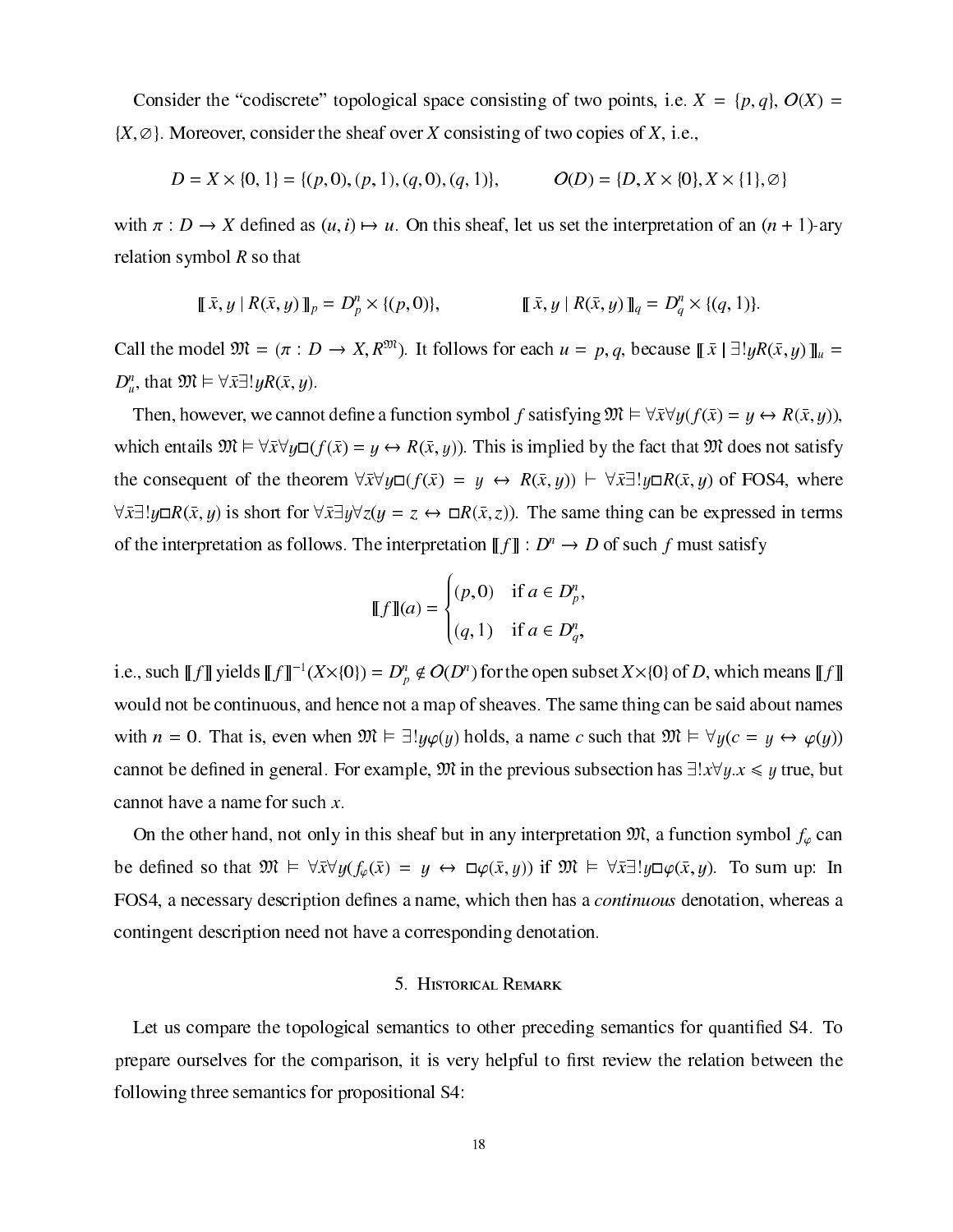- (1) Kripke semantics in which possible worlds are preordered (i.e., connected by reflexive and transitive accessibility relation  $R$ ). Propositions are subsets of the possible worlds.
- (2) *Topological spaces*. Each point can be considered to be a possible world. Propositions are subsets of the space (as in (1)), and  $\square$  is interpreted by the interior operation int.
- (3) Topological Boolean (or topo-Boolean) algebras, i.e., Boolean algebras equipped with an operation int satisfying the S4 rules. Each point x is a proposition, and the relation  $x \leq y$ means x implying  $y$ .

 $(2)$  and  $(3)$  are both called *topological semantics*.  $(3)$  is also sometimes called an *algebraic seman*tics. (1) is (properly) subsumed by (2) by taking the Alexandroff (right) topology: let  $\{y \mid xRy\}$ be a basic open set for each world  $x$ , and generate topology with unions of such basic open sets. (Of ourse, not every spa
e is of this kind.) (2) is in turn subsumed by (3): The Boolean algebra of subsets of a space with int forms a topo-Boolean algebra, whereas McKinsey and Tarski [10] showed that any topo-Boolean algebra can occur as a subalgebra of the algebra of a space.<sup>5</sup>

Several ideas have been proposed to extend the semanti
s above to quanti-ed modal logi
. One is to extend (3) by completing the algebra, so that it is equipped with arbitrary meet (for  $\forall$ ) and join (for  $\exists$ ). This completion was shown by Rasiowa and Sikorski [11] to give a semantics with respectively. The total control to which is to which the state of the state of the state of the state of the state of the state of the state of the state of the state of the state of the state of the state of the state of

Another idea is to extend  $(1)$  or  $(2)$  by equipping each possible world with a domain of individuals. The current notion of a *Kripke sheaf* derives from early work in topos theory [7, 8], and is de-cober and to be a presheaf over a presheaf over a preorder (W; R) (S4 Kripke frame), viz. a function of the category Sets of sets. That is, a Kripke sheaf D over an S4 Kripke frame  $(W, R)$  assigns a "domain" of individuals"  $D(x)$  to each world  $x \in W$ , and functorially provides a mapping  $D_{xy} : D(x) \to D(y)$ for each  $x, y \in W$  such that  $xRy$ ; then for  $a \in D(x)$  we can read  $D_{xy}(a)$  to be a in the world y. Such a fibration of preorders can be equivalently written as follows: a Kripke sheaf consists of

<sup>&</sup>lt;sup>5</sup>McKinsey and Tarski [10] showed the dual result for closure algebras.

Such a functorial (presheaf) definition of Kripke sheaves is found e.g. in [13]. Note that  $D_{x}$  need not be an injection, whereas each  $D_{x,y}$  is an inclusion map in a conventioanl Kripke frame with a domain of individual.

See Shehtman and Skvortsov [12].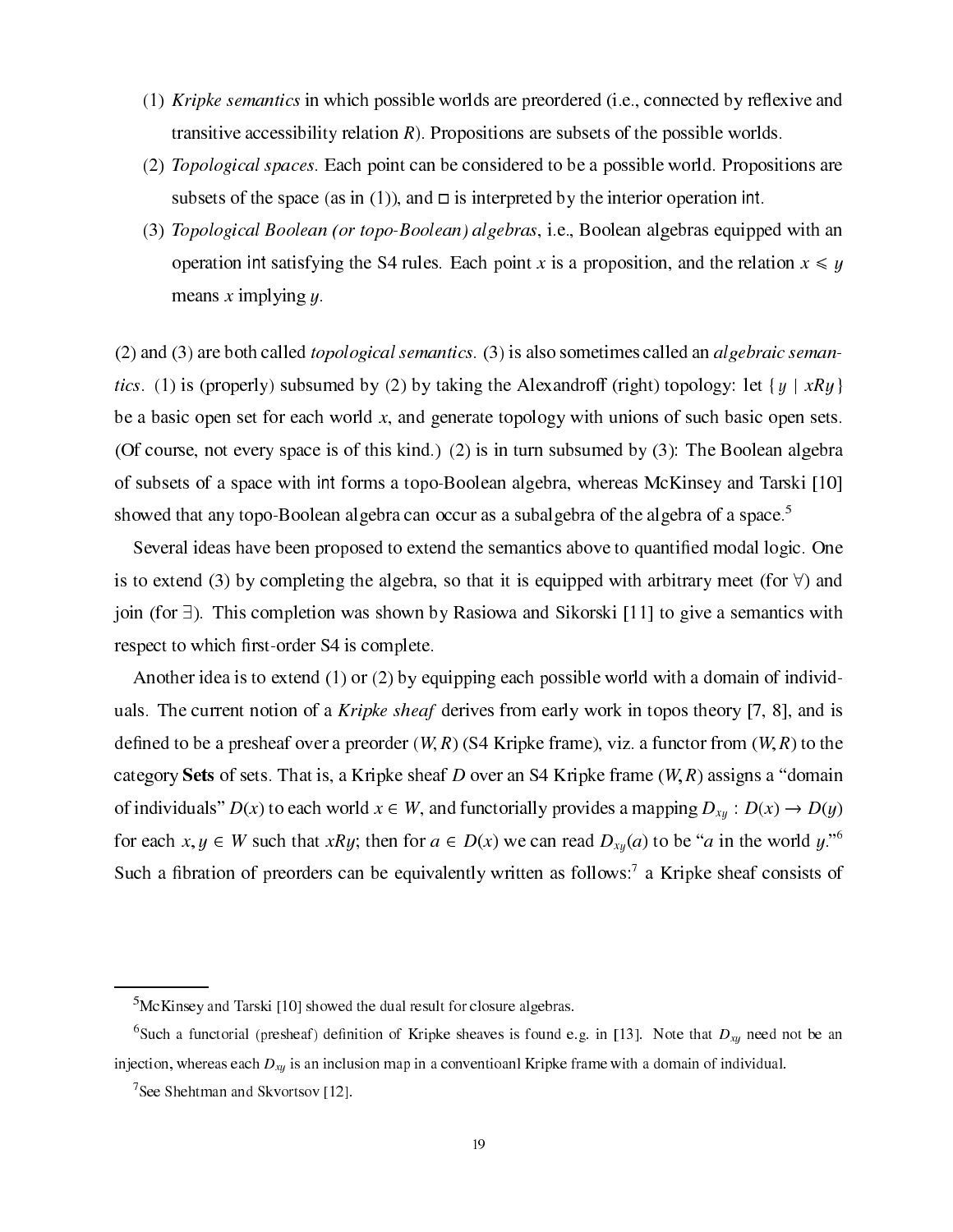two S4 Kripke frames  $(W, K)$ ,  $(D, \rho)$  and a p-morphism  $\pi : (D, \rho) \rightarrow (W, K)$  satisfying

(\*) 
$$
\pi(a)Rx \implies \exists! b [a\rho b \land \pi(b) = x].
$$

Then  $\pi^{-1}(x) \subseteq D$  corresponds to  $D(x)$ .  $\pi(a)$  is the world where the individual a lives, and b in (\*) is  $D_{\pi(a)x}(a)$ . QS4 – (quantified S4 with equality) is known to be complete with respect to Kripke sheaves (see e.g.  $[12]$ ).

The topological semantics of this paper is the extension of (2) analogous to Kripke sheaves extending (1). In other words, the relation between (1) and (2) is preserved in the relation between Kripke sheaves and topological semantics: any Kripke sheaf  $\pi$  :  $(D, \rho) \rightarrow (W, R)$  becomes a local homeomorphism by taking the Alexandroff topology both at  $(W, R)$  and at  $(D, \rho)$ .<sup>9</sup> More precisely, indeed, the ategory of Kripke sheaves over a preorder P and monotone maps respe
ting -bers is exactly the topos of all sheaves over the space  $P$  with the Alexandroff topology. The approach of this paper also extends the Kripke-sheaf approach by extending the interpretation to functions and names, which have been ignored in the existing semantics in terms of Kripke sheaves;<sup>10</sup> hence the s is for a strong term of the strong product of the strong product of the strong product of the strong product

It is well known that local homeomorphisms over a topological space (as in  $(2)$ ) are categorically equivalent to functorial sheaves over a space considered as a complete Heyting algebra (similarly to  $(3)$ ), i.e. functors from the algebra to **Sets** satisfying certain conditions. By virtue of this fact,

A map  $\pi$  :  $(D, \rho) \to (W, K)$  of Kripke frames is called a p-morphism when

$$
a\rho b \implies \pi(a)R\pi(b),
$$
  
and  

$$
\pi(a)Rx \implies \exists b[a\rho b \land \pi(b) = x].
$$

The parallelism is even deeper than mentioned here. With the condition (\*) dropped, any p-morphism  $\pi$  : (D,  $\rho$ )  $\rightarrow$  $(W, R)$  is called a Kripke bundle (see [12]). If semantics includes not only Kripke sheaves but also Kripke bundles, the substitution of terms is lost. In parallel to this, the substitution is lost if topological semantics includes not only sheaves (local homeomorphisms) but also bundles in general (any open continuous maps or any continuous maps).

<sup>10</sup>In the Kripke framework, Dragalin's [3] semantics dealt with functions and names, but for intuitionistic first-order logic. This logic does not require the general sheaf structure (which FOS4 or even QS4 - does); instead Dragalin used Kripke frames with increasing domains (with which FOS4 and QS4 are incomplete). In such a semantics, the identity of individuals across worlds is given, or in other words, we need not (and Dragalin did not) make explicit the fact that fun
tions and names have to be interpreted by maps of sheaves or monotone maps.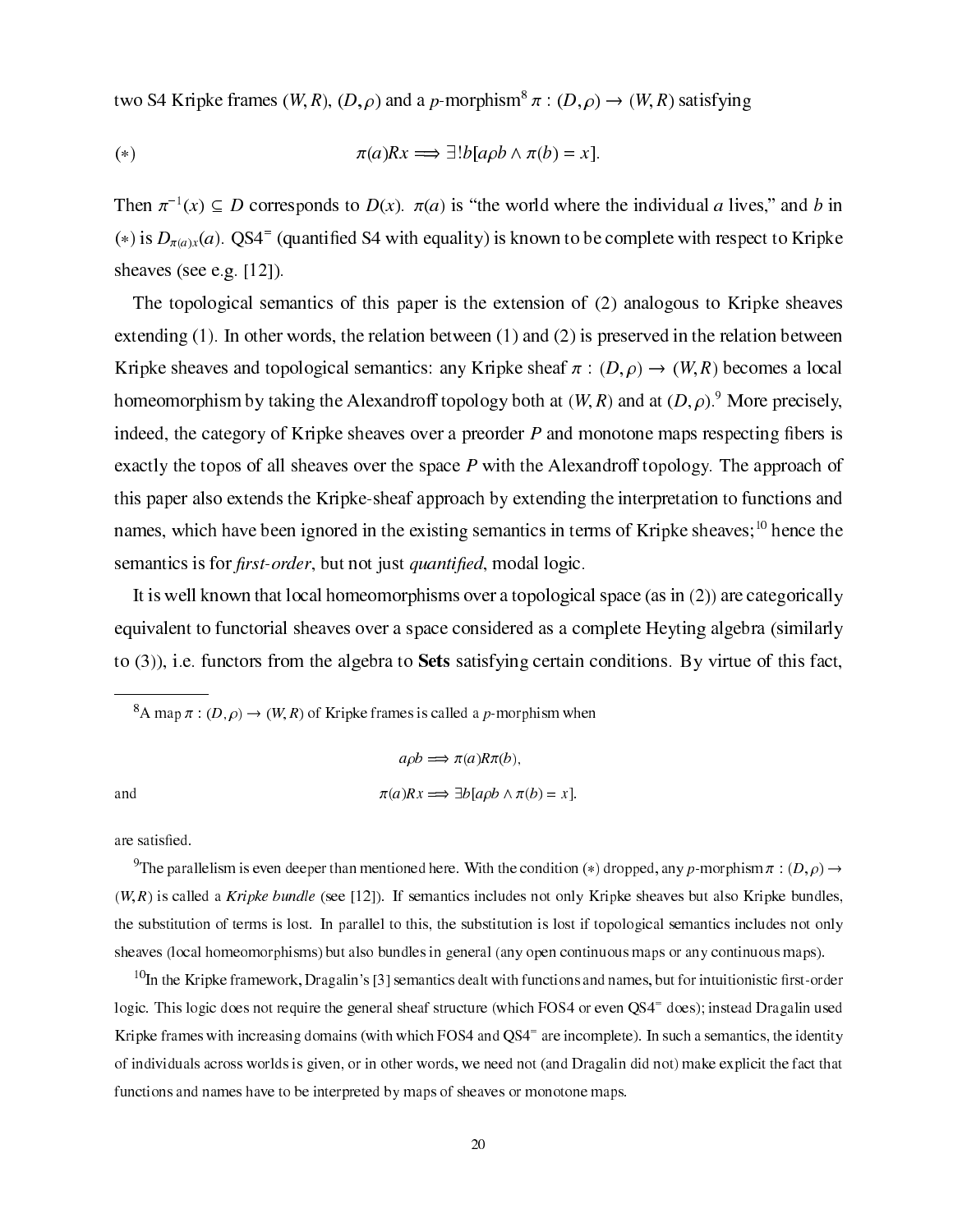the semantics of this paper in terms of local homeomorphisms can also be formulated as algebraic semantics in terms of functorial sheaves, as briefly reviewed shortly in Subsection 6.

Historically, extending (3) by functorial sheaves is already suggested in  $[12]$ <sup>11</sup> Also, Hilken and Rydeheard [5] formulated the sheaf extension of (2), and stated its completeness as an open problem. The ompleteness of -rst-order S4 with respe
t to the topologi
al semanti
s is -rst shown by the authors of this paper [1], but in the strong form of Theorem 5, i.e., the existence of a canonical model for *every* theory containing FOS4.

One conceptual difference between the local-homeomorphism formulation and the functorial one is that, in the former,  $\Box$  is interpreted by topological interior, as it was originally in McKinsey and Tarski  $[10]$ . In this sense, the local-homeomorphism semantics can be properly called the extension of McKinsey and Tarski's topological semantics. In the same way that (2) connects the three approaches  $(1)$ – $(3)$ , the topological semantics of this paper (extending (2)) subsumes Kripke sheaf semantics (the extension of  $(1)$ ) on one hand, and can be seen to categorically subsume the algebraic topological semantics ([11], extending (3)) on the other hand,  $\tau$  thereby giving unification to these three approa
hes to -rst-order modal logi
.

# 6. BACKGROUND AND PROSPECTS

The topologi
al interpretation of this paper was originally formulated in terms of ategory and topos theory; this paper has served to reformulate it purely in terms of elementary (point-set) topology. In the original expression, we consider the geometric morphism from the topos  $\textbf{Sets}/|X|$ of sets indexed over a set |X| to the topos  $\text{Sh}(X)$  of sheaves over a topological space X induced by the (continuous) identity map id :  $|X| \to X$ . The modal operator  $\Box$  is interpreted by the interior operation international the comonad id  $\circ$  id. induces on the Boolean algebra Subs<sub>ets/X</sub><sub>1</sub>(id  $F$ )  $\cong$   $\mathcal{P}(F)$  of subsets of F. See [2] for more detail, where the equivalence between this formulation and the one in this paper is also shown.

$$
\mathrm{id}^* \circ \mathrm{id}_* \quad \underset{\mathrm{id}_*}{\left\{\n \begin{array}{c}\n \mathrm{id}^* \\
 \begin{array}{c}\n \end{array}\n \right\}}\n \xrightarrow{\mathrm{id}^*} \mathrm{Sh}(X)\n \xrightarrow{\hspace{1cm}\mathrm{int}\,A \xrightarrow{\hspace{1cm}\mathrm{int}\,A}\n \begin{array}{c}\n \end{array}\n \right\}}\n \xrightarrow{\hspace{1cm}\mathrm{id}^* \mathrm{id}_*A}\n \begin{array}{c}\n \begin{array}{c}\n \end{array}\n \end{array}\n \begin{array}{c}\n \end{array}\n \end{array}
$$

 $11$ [12], pp. 109f. There is no mention of what logic is given by the extension.

 $12$ See [4] for how such subsumption can be formulated.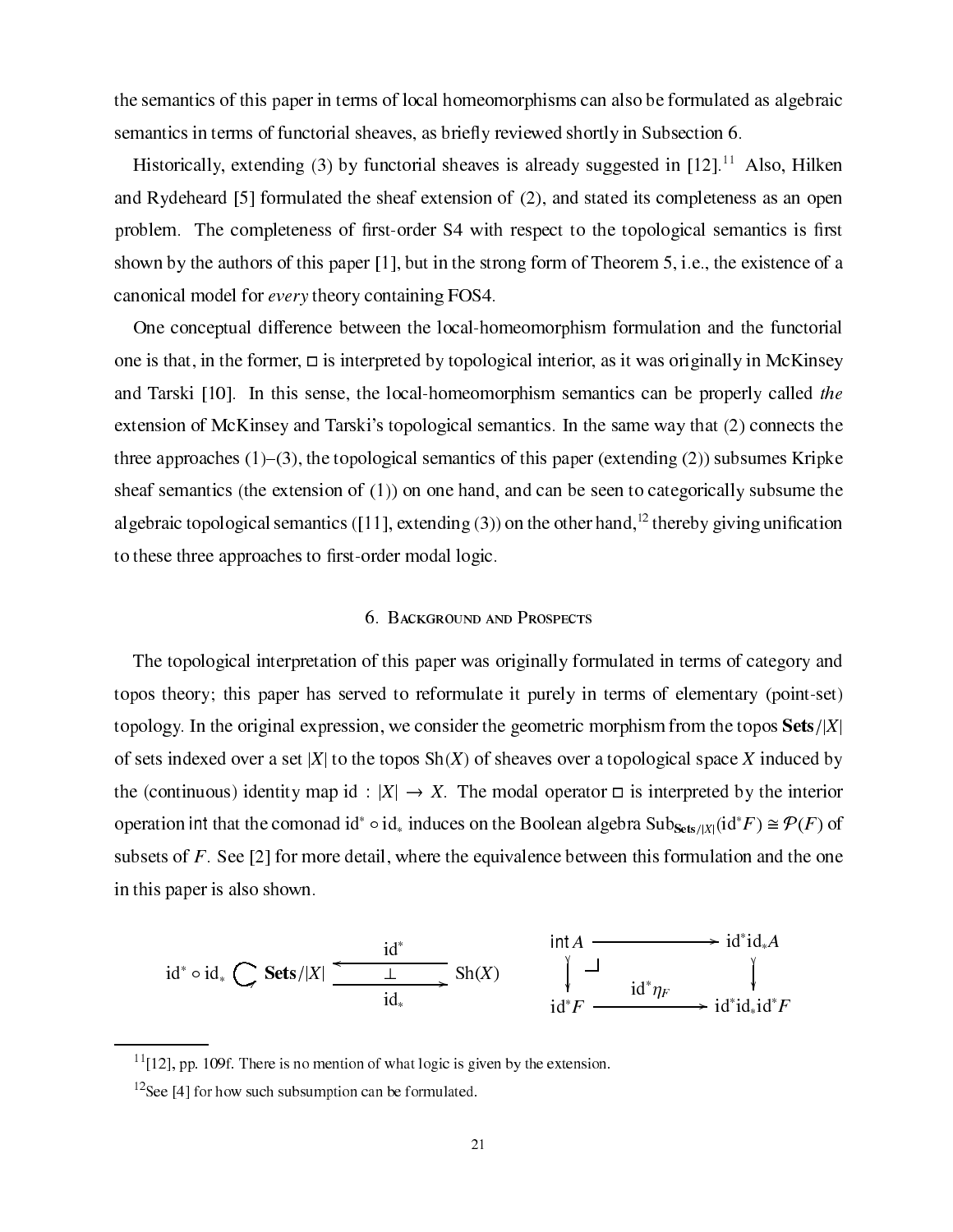Although the topologi
al formulation presented here is more elementary and perspi
uous, the topos-theoreti one is more useful for generalizations. For example, we see from it that any geometric morphism of toposes (not just  $10$   $\rightarrow$  10. ) induces a modality on its domain. This immediately suggests natural models for intuitionistic modal logic, typed modal logic, and higher-order modal logic.

#### APPENDIX A. PRODUCTS OF SHEAVES

 $\mathcal{L}$  is of (-) produced define of (-) produced define  $\mathcal{L}$  is of  $\mathcal{L}$ to relation to relation the some basic property of the some basic property of the some property of the some property of the some property of the some property of the some property of the some property of the some property

al spaces are an introduced and an intelligence and an intelligence and an intelligence and artesian and artes produced the contract of the produced produced by the contract of the contract of the contract of the contract of the contract of the contract of the contract of the contract of the contract of the contract of the contract

$$
U_1 \times \cdots \times U_n \subseteq X_1 \times \cdots \times X_n
$$

of open sets  $\mathcal{L}_1 = \{1, \ldots, \tau\}$  ,  $\mathcal{L}_2 = \{1, \ldots, \tau\}$  and the union of any dependence of any dependence of any number of those basic open sets to be an open set. This topology is called the *product topology*.

al se al space de space (xx) and any subset s and and and and another top complete space  $(S, O(S))$ , called a *subspace* of  $(X, O(X))$  by setting:

$$
O(S) = \{ U \cap S \mid U \in O(X) \}.
$$

now heaves. The product of sheaves F is sheaves. The product of sheaves F is sheaves F is sheaves F is sheaves in general not the produ
t spa
e F - G of topologi
al spa
es F and G; instead we take the produ
t over  $\alpha$  , we set that the  $\alpha$  -  $\alpha$  - and the underlying set of a sheaf is a bundle of  $\alpha$  bundle of  $\alpha$ the underlying set of a product of indicated as  $\mathbb{R}^n$  . Thus, as products is product from  $\mathbb{R}^n$  . Thus,

$$
|F| = \sum_{p \in X} F_p \qquad \text{and} \qquad |G| = \sum_{p \in X} G_p,
$$

we set

$$
|F \times_X G| = \sum_{p \in X} (F_p \times G_p) = \{ (a, b) \in F \times G \mid \pi_F(a) = \pi_G(b) \}.
$$

this is the set of the subset of the subset of the set is a subset of the subset of the subset of the set of th topology of F - X - In the subspace of topology of the production production in F - In

the projection is a  $\Lambda$  - construction from the total space space space space  $\rho$  and  $\rho$  and  $\rho$ to prove time that the show that projection  $\alpha$  is a local distribution if both  $\alpha$  and  $\alpha$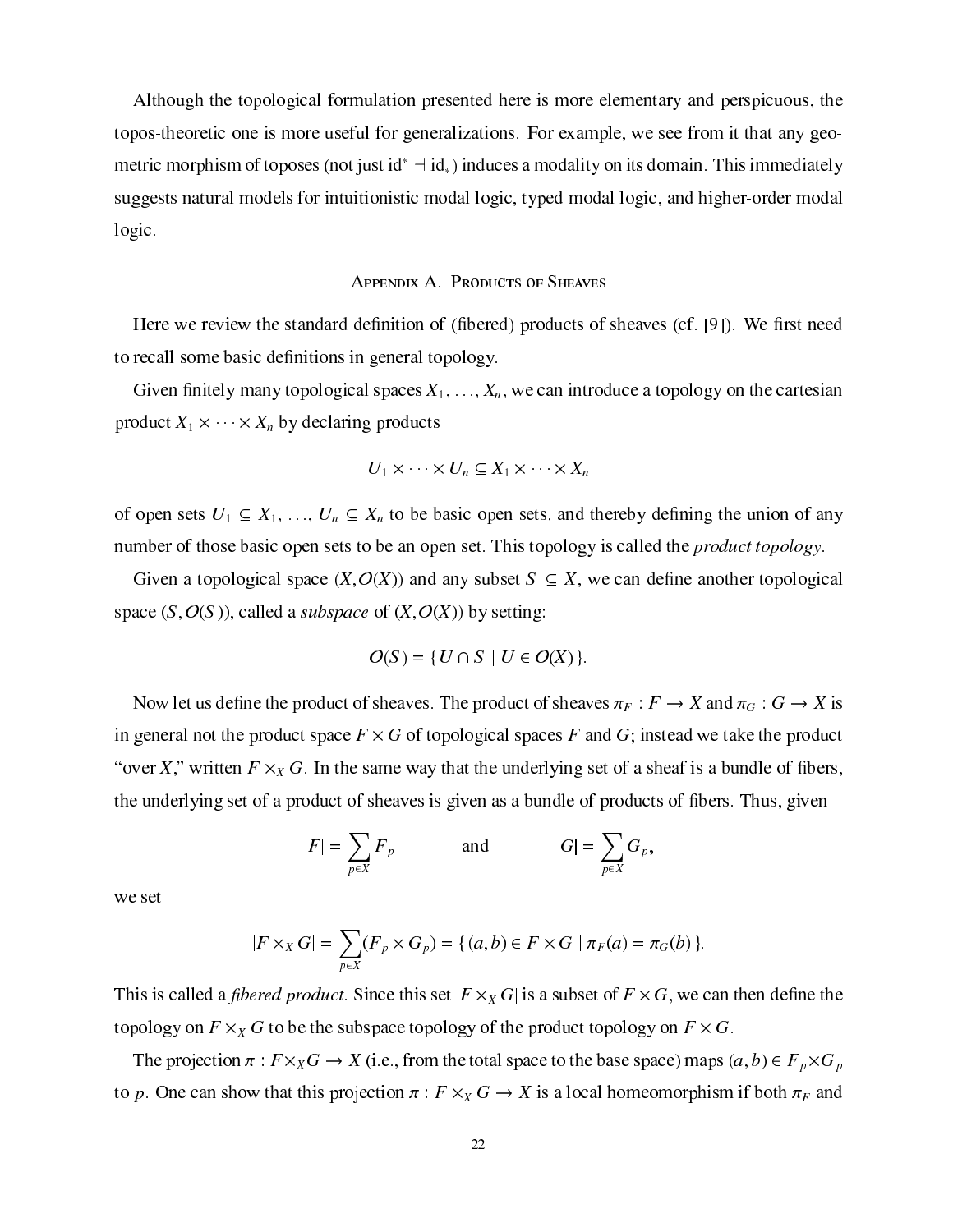$\pi_G$  are. We can also consider the projections  $p_F : F \times_X G \to F$  and  $p_G : F \times_X G \to G$  (from the product to the components), which map  $(a, b) \in F_p \times G_p$  to  $a \in F_p$  and  $b \in G_p$  respectively. Then of course  $\pi = \pi_F \circ p_F = \pi_G \circ p_G$ . In sum, schematically, we have the situation:

$$
F \times_X G \xrightarrow{p_G} G
$$
\n
$$
F_p \times G_p \xrightarrow{p_{G_p}} G_p
$$
\n
$$
F_q \times G_q \xrightarrow{p_{G_q}} G_q
$$
\n
$$
F_r \xrightarrow{p_{F_p}} \downarrow \xrightarrow{f_p} \downarrow \qquad \qquad \downarrow \qquad \downarrow \qquad \downarrow \qquad \downarrow \qquad \downarrow \qquad \downarrow \qquad \downarrow \qquad \downarrow \qquad \downarrow \qquad \downarrow \qquad \downarrow \qquad \downarrow \qquad \downarrow \qquad \downarrow \qquad \downarrow \qquad \downarrow \qquad \downarrow \qquad \downarrow \qquad \downarrow \qquad \downarrow \qquad \downarrow \qquad \downarrow \qquad \downarrow \qquad \downarrow \qquad \downarrow \qquad \downarrow \qquad \downarrow \qquad \downarrow \qquad \downarrow \qquad \downarrow \qquad \downarrow \qquad \downarrow \qquad \downarrow \qquad \downarrow \qquad \downarrow \qquad \downarrow \qquad \downarrow \qquad \downarrow \qquad \downarrow \qquad \downarrow \qquad \downarrow \qquad \downarrow \qquad \downarrow \qquad \downarrow \qquad \downarrow \qquad \downarrow \qquad \downarrow \qquad \downarrow \qquad \downarrow \qquad \downarrow \qquad \downarrow \qquad \downarrow \qquad \downarrow \qquad \downarrow \qquad \downarrow \qquad \downarrow \qquad \downarrow \qquad \downarrow \qquad \downarrow \qquad \downarrow \qquad \downarrow \qquad \downarrow \qquad \downarrow \qquad \downarrow \qquad \downarrow \qquad \downarrow \qquad \downarrow \qquad \downarrow \qquad \downarrow \qquad \downarrow \qquad \downarrow \qquad \downarrow \qquad \downarrow \qquad \downarrow \qquad \downarrow \qquad \downarrow \qquad \downarrow \qquad \downarrow \qquad \downarrow \qquad \downarrow \qquad \downarrow \qquad \downarrow \qquad \downarrow \qquad \downarrow \qquad \downarrow \qquad \downarrow \qquad \downarrow \qquad \downarrow \qquad \downarrow \qquad \downarrow \qquad \downarrow \qquad \downarrow \qquad \downarrow \qquad \downarrow \qquad \downarrow \qquad \downarrow \qquad \downarrow \qquad \downarrow \qquad \downarrow \qquad \downarrow \qquad \downarrow \qquad \downarrow \qquad \downarrow \qquad \downarrow \qquad \downarrow \qquad \downarrow \qquad \downarrow \qquad \downarrow \qquad \downarrow \
$$

The *n*-fold product  $F \times_X \cdots \times_X F$  of a sheaf  $\pi : F \to X$  over X is written  $\pi^n : F^n \to X$ . We write  $F_p^n$  for the fiber  $(F^n)_p = (F_p)^n$ . When  $n = 0$ ,  $F^0$  is X itself, because the 0-fold product of each fiber  $F_p$  of F is a singleton  $F_p^0 = \{ * \}$ :

$$
F^{0} = \sum_{p \in X} \{ * \} \cong \sum_{p \in X} \{ p \} = X.
$$

Hence the projection  $\pi^0 : F^0 \to X$  is the identity map.

#### APPENDIX B. SKETCH OF A COMPLETENESS PROOF

Here we sketch a proof for Theorem 5, viz. the completeness of FOS4 with respect to the topological semantics. See [1] for the details.

**Theorem 5.** For any (consistent) theory  $\mathbb T$  in a first-order language  $\mathcal L$  and containing FOS4, there exists a topological interpretation  $\mathfrak{M} = (\pi : D \to X, [\![\cdot]\!])$  such that any pair of formulas  $\varphi$ ,  $\psi$  of  $\mathcal L$ with no free variables except  $\bar{x}$  satisfies the following:

 $\varphi \vdash \psi$  is provable in  $\mathbb{T} \iff \mathbb{T} \times \varphi \mathbb{T} \subseteq \mathbb{T} \times \psi \mathbb{T}$ .

To sketch our proof, it is illuminating to first review a proof for the topological completeness of propositional S4, because our proof extends the essential idea of that case.

**Theorem 2.** For any (consistent) theory  $\mathbb T$  in a propositional language  $\mathcal L$  and containing S4, there exists a topological interpretation  $(X, \llbracket \cdot \rrbracket)$  such that any pair of sentences  $\varphi$ ,  $\psi$  of  $\mathcal L$  satisfies the following:

$$
\varphi \vdash \psi \text{ is provable in } \mathbb{T} \iff [\![\varphi]\!] \subseteq [\![\psi]\!]
$$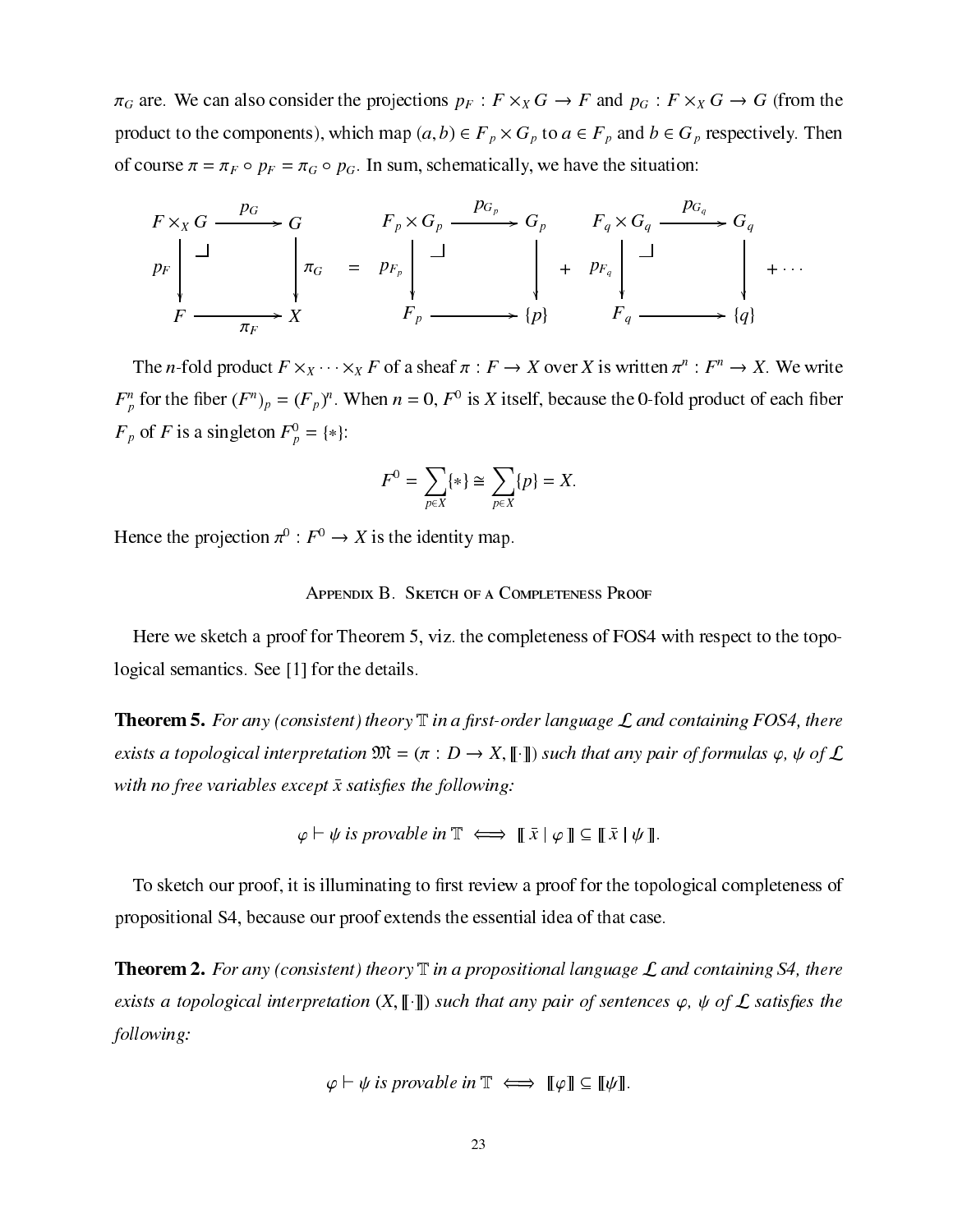*Proof of Theorem 2 (sketch).* Consider the Lindenbaum algebra B of  $\mathbb{T}$ , which is a Boolean algebra equipped with the operation  $b : [\varphi] \mapsto [\Box \varphi]$ . Next, take the set 'H of ultrafilters in B and the Stone representation  $\widehat{\cdot} : B \to \mathcal{P}(U)$ . That is,

$$
\widehat{\left[\varphi\right]} = \{u \in U \mid [\varphi] \in u\}.
$$

The map  $\hat{\cdot}$  is an injective Boolean homomorphism. Next, topologize U with basic open sets  $[\overline{u} \varphi]$ for all formulas  $\varphi$ . Then  $int([\varphi]) = [\varphi]$  for the interior operation int of this topology.



Finally, give an interpretation in U to a sentence  $\varphi$  by  $\llbracket \varphi \rrbracket = \widehat{|\varphi|}$ ; this is then a topological interpretation for whi
h we have the following:

$$
\varphi \vdash \psi \text{ is provable in } \mathbb{T} \iff [\varphi] \leqslant [\psi] \iff [\varphi] \subseteq [\psi] \quad \Box
$$

Note that the topology de-ned in the proof above oin
ides with the usual Stone spa
e topology on U if  $\Box$  is trivial, i.e.  $\varphi \dashv \vdash \Box \varphi$ .

More importantly, we should note that ea
h ultra-lter u in B an be onsidered a model of T, i.e.  $u \vDash \varphi$  if  $\mathbb{T} \vdash \varphi$ , where we write  $u \vDash \varphi$  to mean  $[\varphi] \in u$ . In other words, the essential idea of the proof above is to take the collection of all (propositional) models of  $\mathbb T$  and give it the topology with basic open sets defined by extensions of all  $\Box \varphi$ .

now, given any termination mode, a -m a -mode distribution in agreement the proof extends this iently large set the following a substanting complete M0 of a substanting continuous case was a substanting way. rst-order the non-model of the non-model of the non-model of the non-model of the non-model of the non-model o

$$
\overline{\mathcal{L}} = \mathcal{L} \cup \{ \Box \varphi \mid \varphi \text{ is a formula of } \mathcal{L} \}
$$

given by adding to L an *n*-ary basic relation symbol  $\Box \varphi$  for each formula  $\varphi$  of L with exactly *n* free variables. Then Gödel's completeness theorem for first-order logic yields a class  $\mathbf{M} \neq \emptyset$  of structures M for  $\overline{I}$  such that, for any formula  $\varphi$ .

$$
\mathbb{T} \vdash \varphi \iff M \vDash \varphi \text{ for all } M \in \mathbf{M}.
$$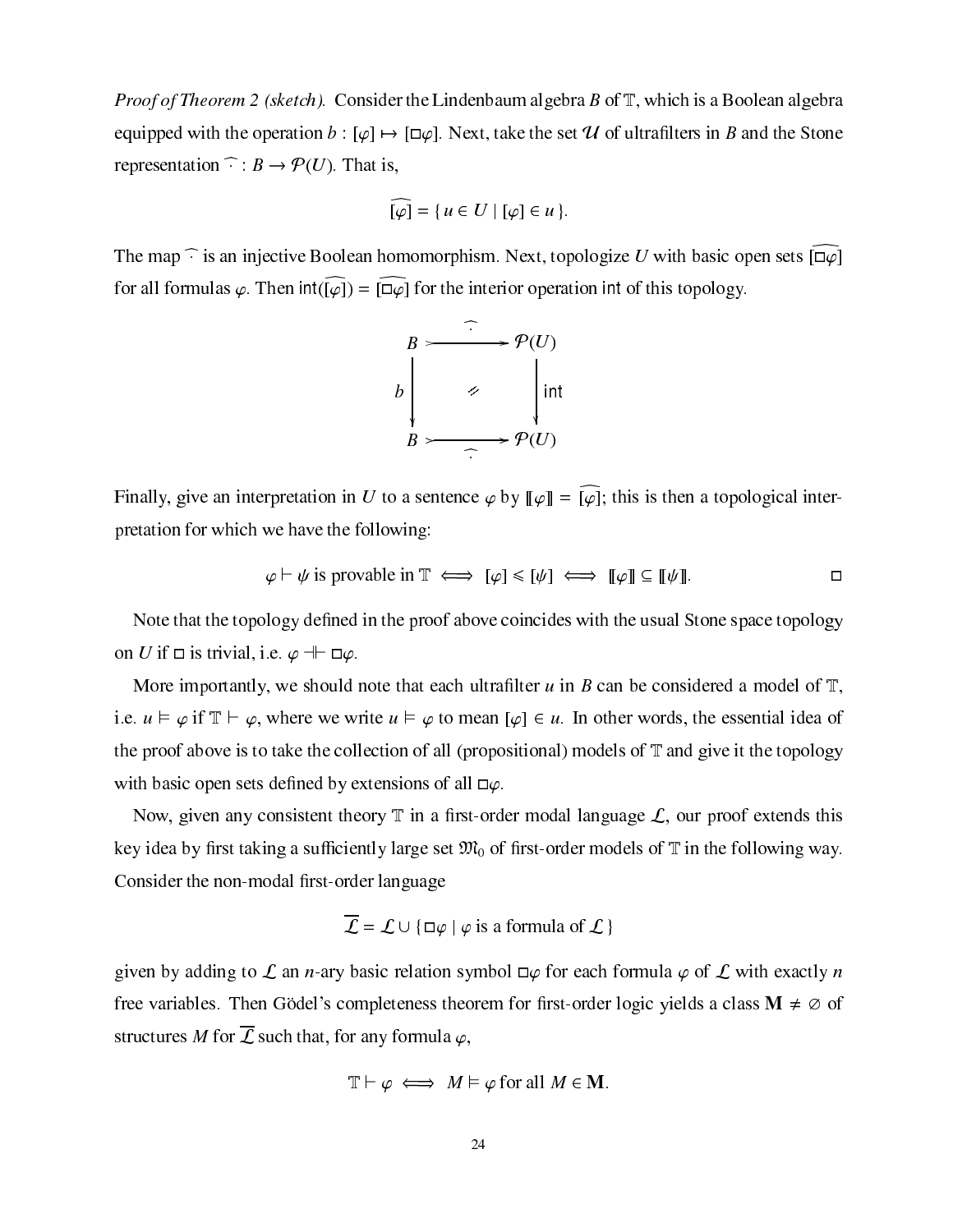While  $M$  may be too large to be a set, the Löwenheim-Skolem theorem implies that there is a ardinal number is that the set Mathematic function of the film in the film of the set of the set of the set of

$$
\mathbb{T} \vdash \varphi \iff M \vDash \varphi \text{ for all } M \in \mathfrak{M}_0.
$$

this model with a project project with a project to prove the set of the project of the set of the set of the s  $\sim$   $\sim$   $\sim$   $\sim$   $\sim$ M2M0 jme i Mary the joej that models models are models me the mo -rst approximation to the topologi
al interpretation of <sup>T</sup> required in Theorem 5.

 $\mathfrak{M}_0$ , unfortunately, cannot in general be topologized so that  $\pi$  is a sheaf in the required way. To seems the net to label and the need to label Most the control wave a 20 south that a 20 south that is a 20 south  $\sim$  $\cdots$ ja has a namesta in the language. So, let us extend the language  $\mathcal L$  to

$$
\mathcal{L}^* = \mathcal{L} \cup \{c_i \mid i < \lambda\}
$$

by adding  $\lambda$ -many new constant symbols. Then consider the following collection of structures for L :

$$
\mathfrak{M} = \{ M_f \mid M \in \mathfrak{M}_0 \text{ and } f : \lambda \rightarrow |M| \text{ is a surjection } \},
$$

where  $M_f$  is the expansion of M to L with  $c_i$  =  $f(t)$  for all  $i \leq \lambda$ . We then have the following result for the theory  $\mathbb{T}$  of  $\mathcal{W}$ : for every formula  $\varphi$  of  $\mathcal{L},$ 

$$
\mathbb{T}\vdash \varphi \iff \mathbb{T}^*\vdash \varphi \iff M_f \vDash \varphi \text{ for each } M_f \in \mathfrak{M}.
$$

We can then show that, if we topologize  $\mathfrak{M}$  and  $\sum |M|$  with the extensions of  $\Box$  formulas as basic open sets, then :  $\sim$   $\sim$   $\sim$   $\sim$   $\sim$   $\sim$ jMj ! <sup>M</sup> is a sheaf, and indeed is a topologi
al interpretation as laimed in Theorem 5.

- [1] S. Awopey and K. Kishipa, "Topological Completeness for First-Order Modal Logic," in preparation.
- [2] S. Awoder and K. Kishida, "Modal Logic of Geometric Morphisms," in preparation.
- [3] A. G. Dragalin, *Mathematical Intuitionism: Introduction to Proof Theory*, Nauka: Moscow, 1979 (in Russian); English translation by E. MENDELSON, AMS, 1988.
- [4] M. P. Fourman and D. S. Scorr, "Sheaves and Logic," in M. P. Fourman, C. J. Mulvey, and D. S. Scorr, eds., Applications of Sheaves: Proceedings of the Research Symposium on Applications of Sheaf Theory to Logic, Algebra, and Analysis, Durham, July 9-21, 1977, Springer-Verlag, 1979, pp. 302-401.